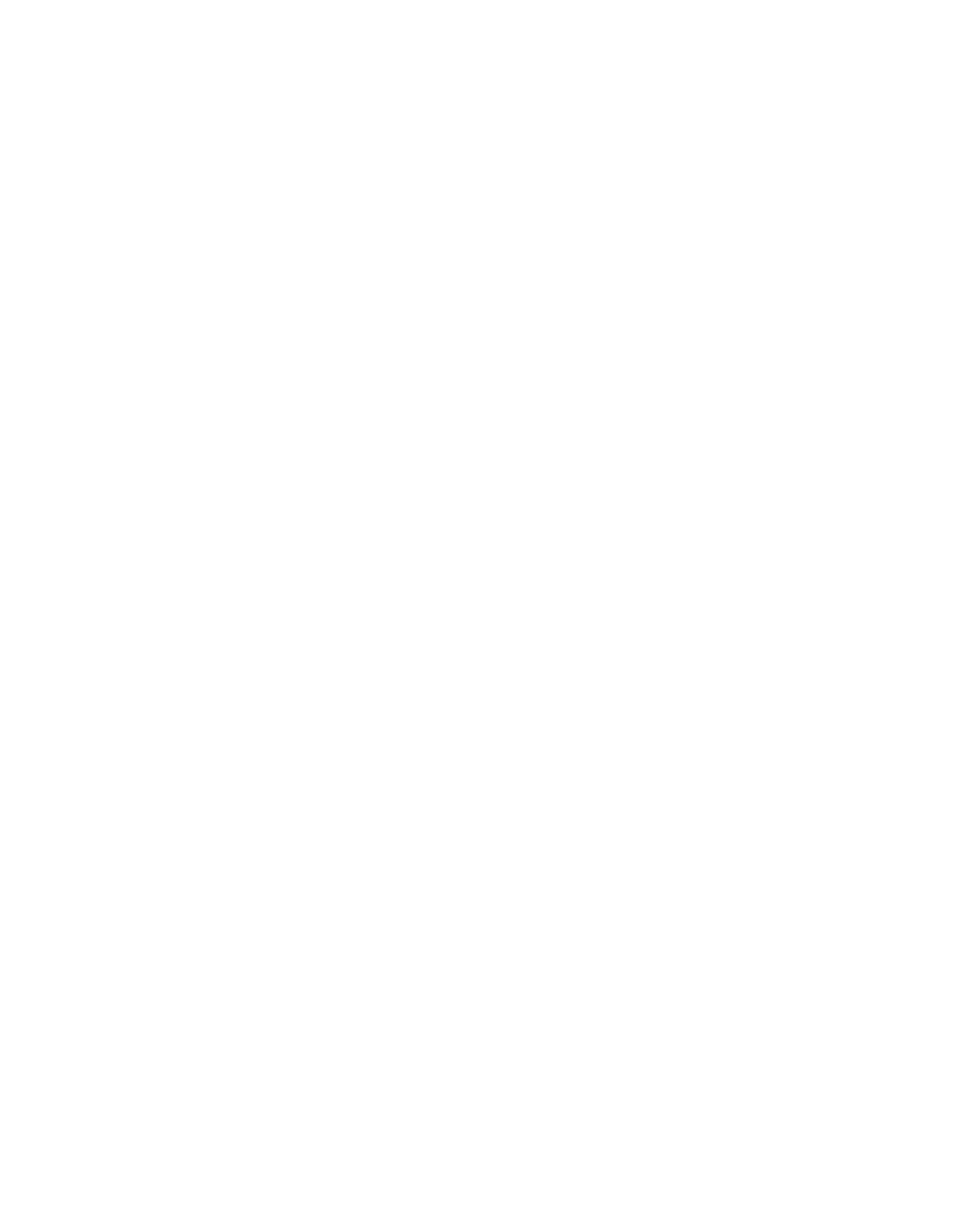#### **Technical Report**

**CMU/SEI-91-TR-13 ESD-91-TR-13 December 1991**

# **Case Studies in Environment Integration**



# **Ed Morris Peter Feiler Dennis Smith**

CASE Technology/Software Development Environments Projects

Unlimited distribution subject to the copyright.

**Software Engineering Institute**

Carnegie Mellon University Pittsburgh, Pennsylvania 15213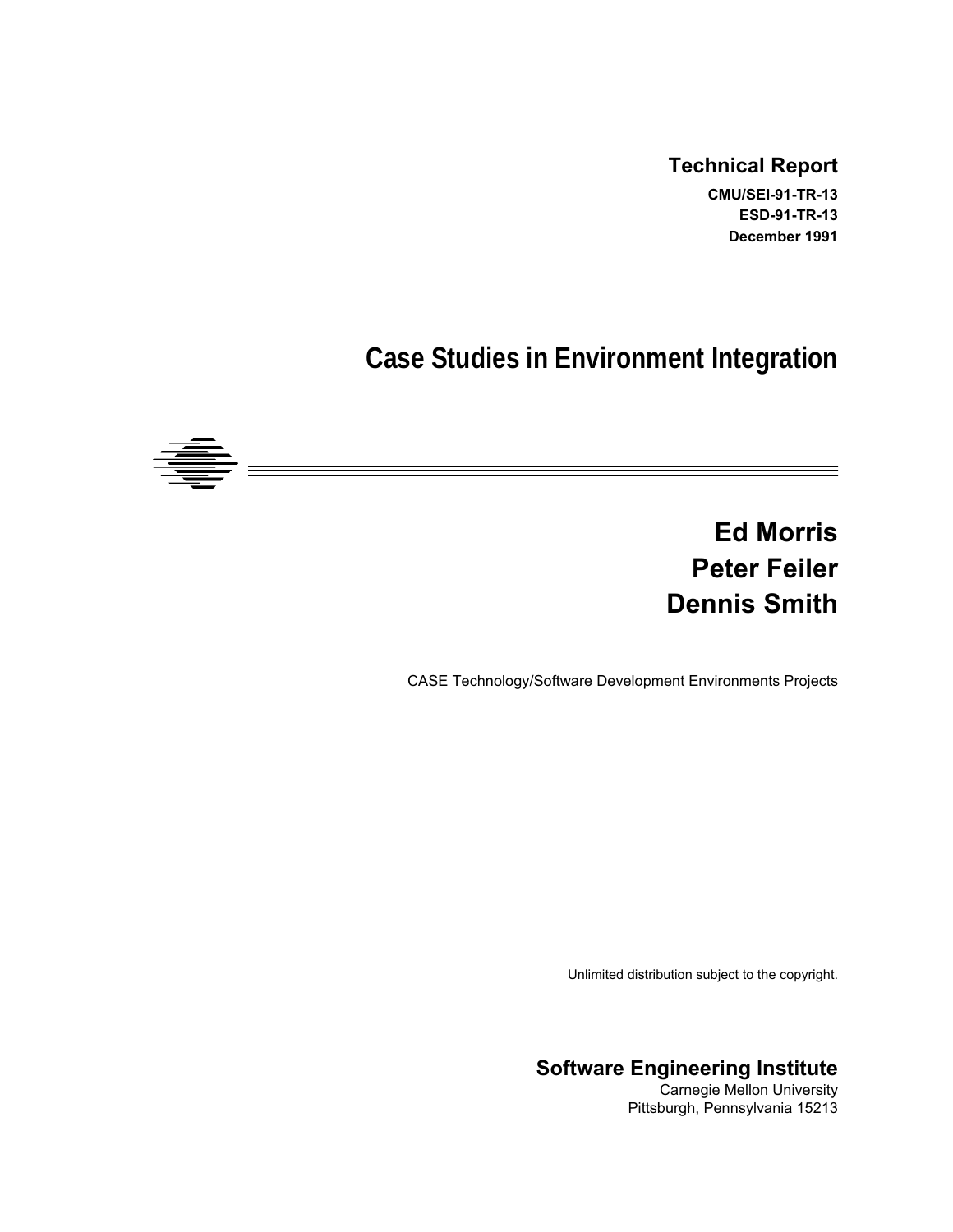This report was prepared for the

SEI Joint Program Office HQ ESC/AXS 5 Eglin Street Hanscom AFB, MA 01731-2116

The ideas and findings in this report should not be construed as an official DoD position. It is published in the interest of scientific and technical information exchange.

#### FOR THE COMMANDER

(signature on file)

Thomas R. Miller, Lt Col, USAF SEI Joint Program Office

This work is sponsored by the U.S. Department of Defense.

Copyright © 1991 by Carnegie Mellon University.

Permission to reproduce this document and to prepare derivative works from this document for internal use is granted, provided the copyright and "No Warranty" statements are included with all reproductions and derivative works.

Requests for permission to reproduce this document or to prepare derivative works of this document for external and commercial use should be addressed to the SEI Licensing Agent.

#### NO WARRANTY

THIS CARNEGIE MELLON UNIVERSITY AND SOFTWARE ENGINEERING INSTITUTE MATERIAL IS FURNISHED ON AN "AS-IS" BASIS. CARNEGIE MELLON UNIVERSITY MAKES NO WARRAN-TIES OF ANY KIND, EITHER EXPRESSED OR IMPLIED, AS TO ANY MATTER INCLUDING, BUT NOT LIMITED TO, WARRANTY OF FITNESS FOR PURPOSE OR MERCHANTIBILITY, EXCLUSIVITY, OR RESULTS OBTAINED FROM USE OF THE MATERIAL. CARNEGIE MELLON UNIVERSITY DOES NOT MAKE ANY WARRANTY OF ANY KIND WITH RESPECT TO FREEDOM FROM PATENT, TRADEMARK, OR COPYRIGHT INFRINGEMENT.

This work was created in the performance of Federal Government Contract Number F19628-95-C-0003 with Carnegie Mellon University for the operation of the Software Engineering Institute, a federally funded research and development center. The Government of the United States has a royalty-free government-purpose license to use, duplicate, or disclose the work, in whole or in part and in any manner, and to have or permit others to do so, for government purposes pursuant to the copyright license under the clause at 52.227-7013.

This document is available through Research Access, Inc., 800 Vinial Street, Pittsburgh, PA 15212. Phone: 1-800-685-6510. FAX: (412) 321-2994. RAI also maintains a World Wide Web home page. The URL is http://www.rai.com

Copies of this document are available through the National Technical Information Service (NTIS). For information on ordering, please contact NTIS directly: National Technical Information Service, U.S. Department of Commerce, Springfield, VA 22161. Phone: (703) 487-4600.

This document is also available through the Defense Technical Information Center (DTIC). DTIC provides access to and transfer of scientific and technical information for DoD personnel, DoD contractors and potential contractors, and other U.S. Government agency personnel and their contractors. To obtain a copy, please contact DTIC directly: Defense Technical Information Center, Attn: FDRA, Cameron Station, Alexandria, VA 22304- 6145. Phone: (703) 274-7633.

Use of any trademarks in this report is not intended in any way to infringe on the rights of the trademark holder.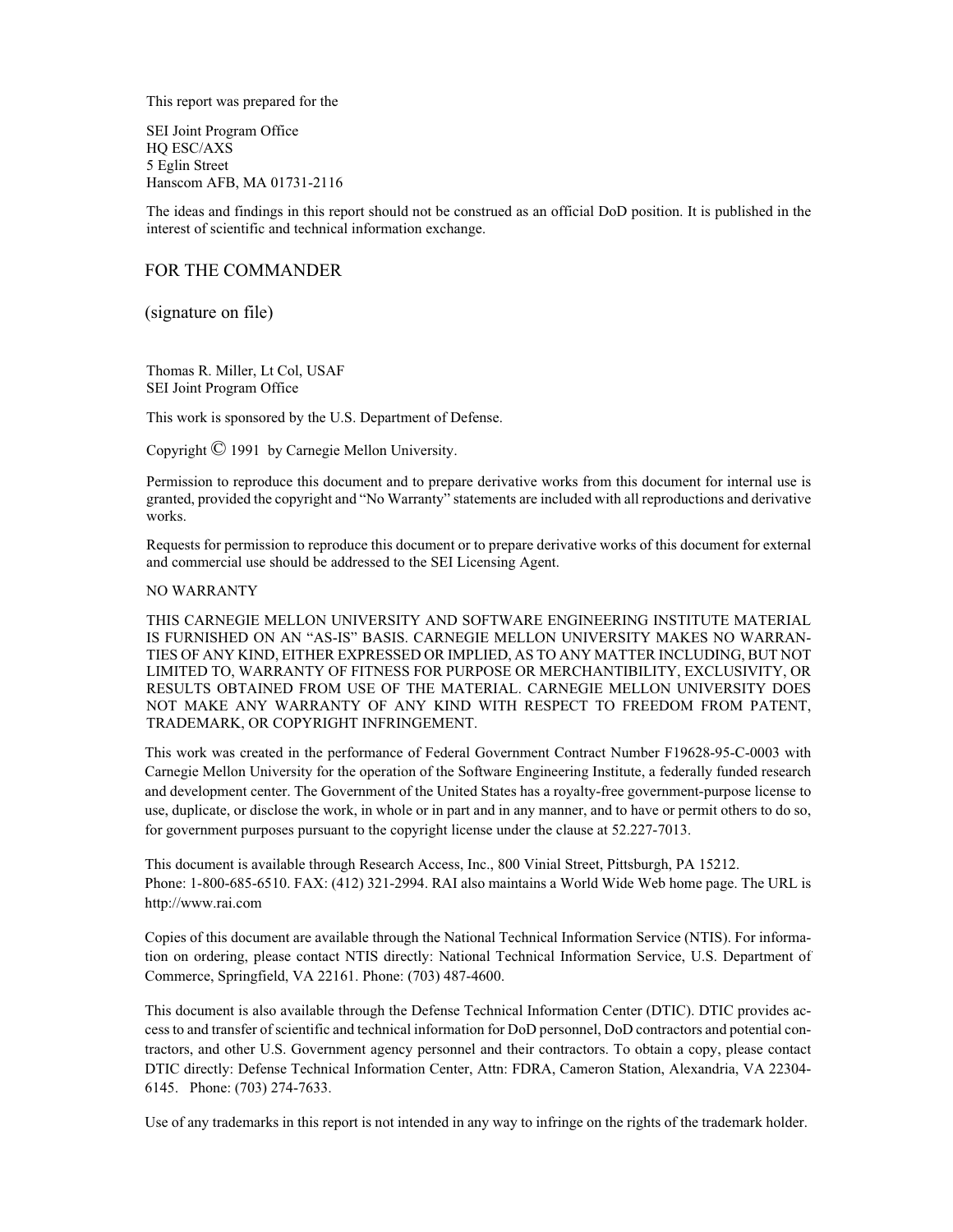# **Table of Contents**

|                   | 1 Introduction                                                                  | 1                    |  |  |  |
|-------------------|---------------------------------------------------------------------------------|----------------------|--|--|--|
|                   | 2 Historical Influences on Tool Support<br>2.1 Technology-Driven Environments   | 3<br>3               |  |  |  |
|                   | 2.2 Market-Driven Tool Evolution                                                | 4                    |  |  |  |
|                   | 2.3 Toward Federated CASE Environments                                          | $\overline{4}$       |  |  |  |
|                   | 3 Rationale for Interview Subjects                                              | $\overline{7}$       |  |  |  |
|                   | <b>4 Summary of Environments</b>                                                | 9                    |  |  |  |
|                   | 4.1 BASE                                                                        | 9                    |  |  |  |
|                   | 4.2 SLCSE                                                                       | 10                   |  |  |  |
|                   | 4.3 VADS APSE                                                                   | 11                   |  |  |  |
|                   | 4.4 SoftBench                                                                   | 11                   |  |  |  |
|                   | 5 Observations on Tools and Environments                                        | 13                   |  |  |  |
|                   | 5.1 Maturing Tools                                                              | 13                   |  |  |  |
|                   | 5.2 Egocentric Relationships                                                    | 14                   |  |  |  |
|                   | 5.3 Conservative Integration of Tools into Coalitions<br>5.4 Virtual Interfaces | 15<br>17             |  |  |  |
|                   | 5.5 Toward "Small Scale" Data Interchange Formats                               | 17                   |  |  |  |
|                   | 5.6 Consensus on User Interfaces                                                | 18                   |  |  |  |
|                   | 5.7 Isolation of Services from Tools                                            | 18                   |  |  |  |
|                   | 5.8 Better Control Mechanisms                                                   | 19<br>20<br>22<br>23 |  |  |  |
|                   | 5.9 Support for Software Process                                                |                      |  |  |  |
|                   | 5.10 Better Framework Support                                                   |                      |  |  |  |
|                   | 5.11 Improved Data Flow Mechanisms                                              |                      |  |  |  |
|                   | 5.12 Toward Finer Granularity of Data                                           | 24                   |  |  |  |
|                   | 5.13 Support for Programming-in-the-Large                                       | 25                   |  |  |  |
|                   | 5.14 Difficult Transition Issues                                                | 26                   |  |  |  |
|                   | <b>6 Discussion</b>                                                             | 27                   |  |  |  |
|                   | 6.1<br><b>Current Tool Standardization Efforts</b>                              | 27                   |  |  |  |
|                   | 6.2 Mechanisms vs. Process                                                      | 28                   |  |  |  |
|                   | 6.3 The Cycle of Technology                                                     | 29                   |  |  |  |
|                   | 6.4 Tool Coalitions or Tool Federations?                                        | 29                   |  |  |  |
|                   | <b>7 Conclusion</b>                                                             | 31                   |  |  |  |
|                   | <b>Appendix A Identified Integration Standards</b>                              | 33                   |  |  |  |
| <b>References</b> |                                                                                 |                      |  |  |  |
|                   | CMU/SEI-91-TR-13                                                                | ÷                    |  |  |  |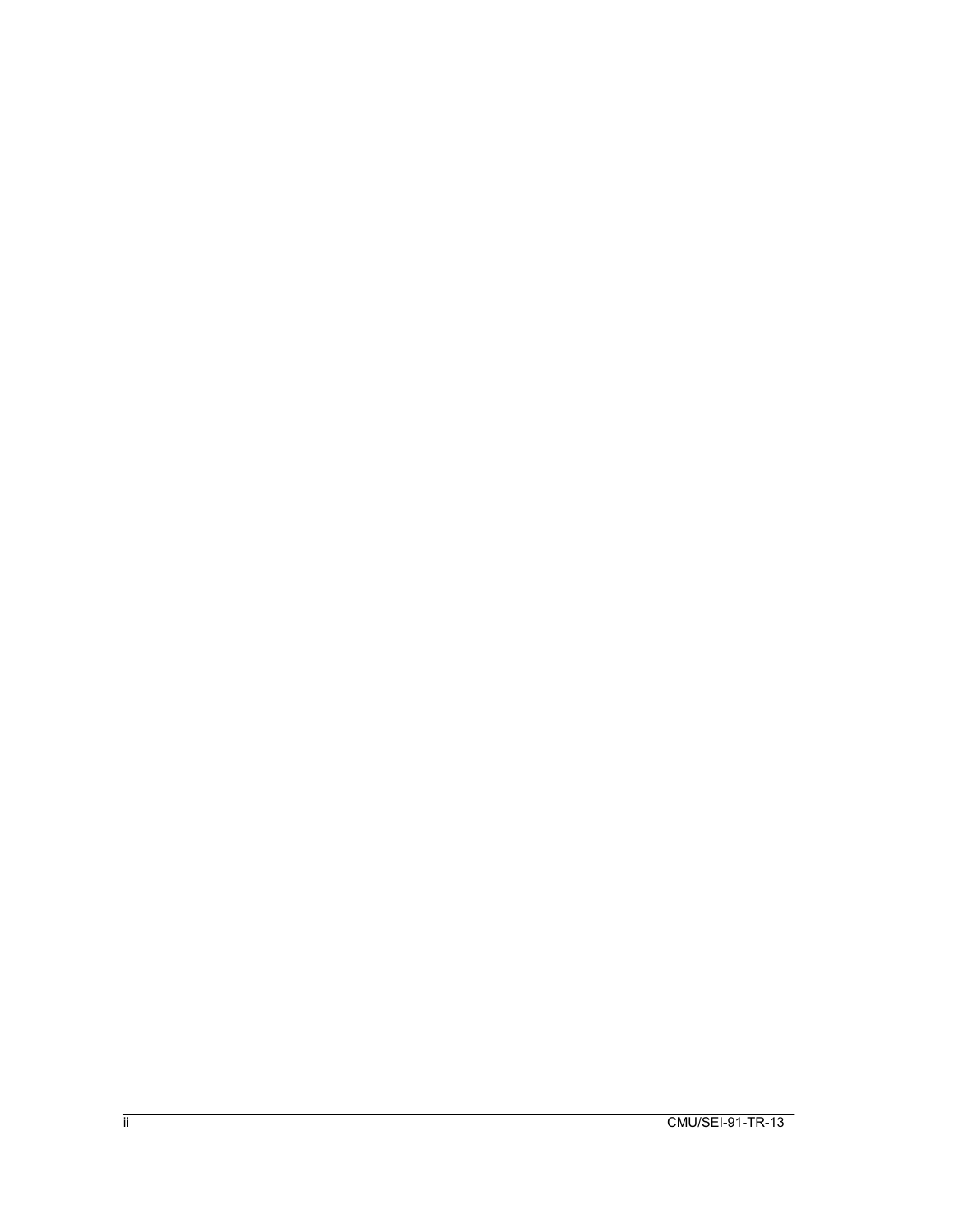# **Case Studies in Environment Integration**

**Abstract:**Four environment builders and participants at two workshops were queried concerning the environment standards, implementations, and technology that prove useful in the integration of tools into software engineering environments. Specific information was gathered about the software and hardware environments in which tool integration occurred, the goals of integration, the tools integrated, mechanisms used, and the standards applied. Observations concerning the current state of tool and environment integration are provided, and trends in integration are identified.

### **1 Introduction**

The Navy Next Generation Computer Resources (NGCR) program proposes to establish commercially-based interface, protocol, and services standards for mandatory use in future Navy systems developments beginning in 1995. The NGCR has adopted an open systems approach in an attempt to field more current technology, increase flexibility, control costs, and allow the Navy to benefit from the existing marketplace. Existing NGCR working groups are developing backplane standards (based on IEEE 896 Futurebus+), fiber optic local area networks (based on IEEE 802.5 and ANSI X3T9.5 FDDI) and operating systems standards (based on IEEE 1003 POSIX).

An additional interface area identified as being in need of standardization is that of Project Support Environments (PSE). Initiated during February 1991, the Navy NGCR Project Support Environment Working Group (PSEWG) has as its main objective the identification of a set of industry-based standards to form an "open" framework for project support environment tools, user interfaces, database management systems, and other components of the computing environment. This framework will be applied in the development and maintenance of future Navy systems. Specific objectives include:

- The identification of Navy project support environment requirements, particularly with regard to environment frameworks.
- The identification of existing and evolving environment standards, environment implementations, and environment technology.
- The determination of the applicability of identified environment capabilities to the requirements.
- The recommendation of environment framework interfaces, protocols, and services to the Program Office (SPAWAR-324) for Navy-wide standardization.

Of potential value in the identification of existing environment standards and technology are the experiences of other groups which have built or are building project support environments. These groups possess a wealth of experience regarding approaches and standards selected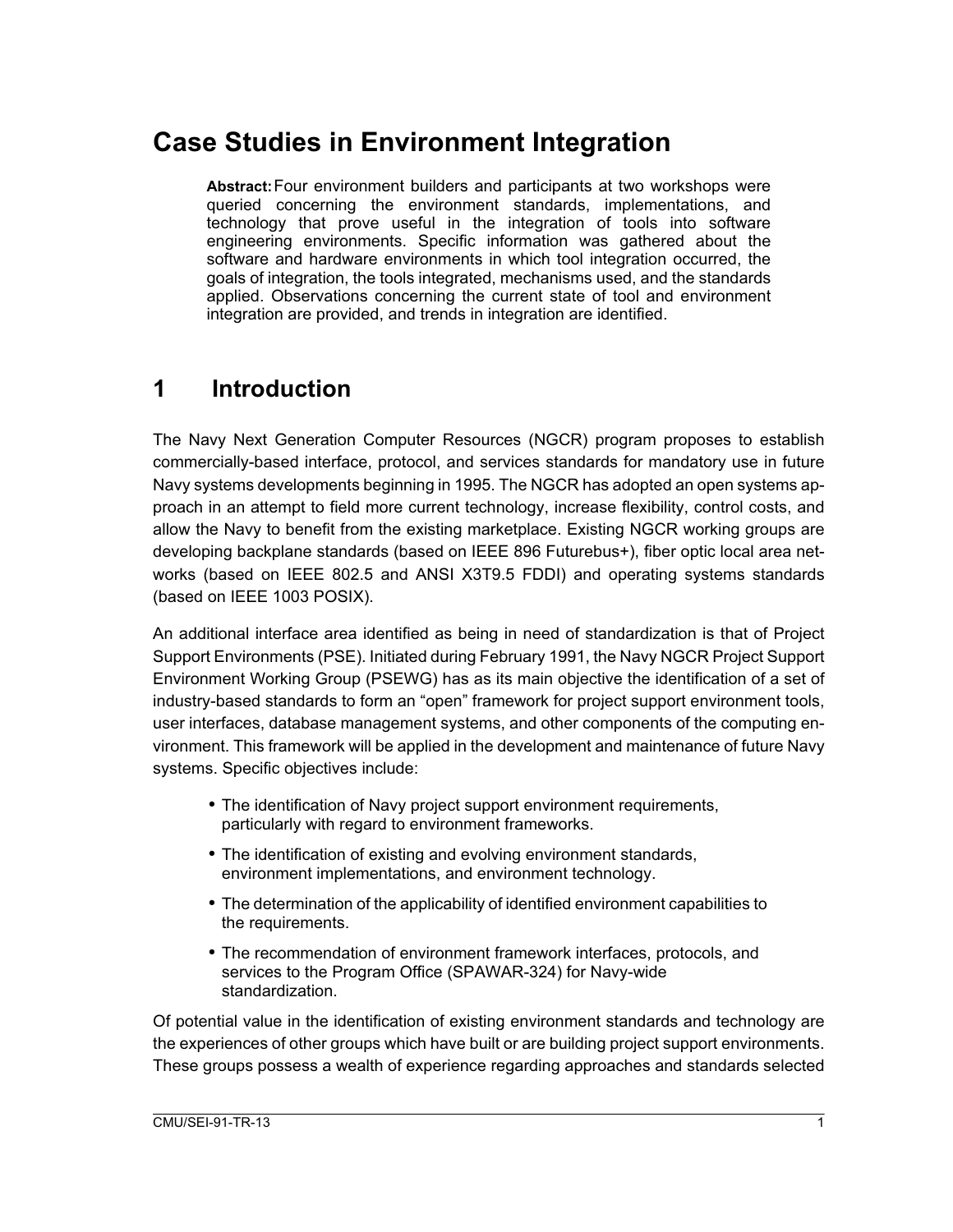for projects, as well as information about interfaces which have simplified the building of a PSE from substrates and tools available in the commercial market today.

During the fall of 1990, information for this report was gathered at workshops held at the Software Engineering Institute (the CASE Adoption and the Tool and Configuration Management Integration workshops), through informal contacts with various PSE builders, and by conducting a small number of intensive interviews with organizations involved in building software engineering environments (SEE). Interviews were conducted with representatives of the Boeing Automated Software Engineering Environment (BASE), the RADC funded Software Life Cycle Support Environment (SLCSE), Verdix VADS APSE, and Hewlett Packard SoftBench environment efforts. Information was gathered about the software and hardware environments in which tool integration occurred, the goals of integration, the tools integrated and mechanisms used, and the standards applied.

This report summarizes information gathered from PSE and tool builders. The intent of this report is to identify areas where successful standardization would improve tool and environment integration, as well as to pinpoint areas where successful integration standards exist. The findings of this report will be used by the NGCR PSEWG as background information to help assess the use of current standards and design concepts in the building of a SEE and to help identify the need for additional standards or new design concepts.

Chapter 2 of this report will discuss historical influences on tool support that have helped to create the current situation concerning tools and environments. Chapter 3 presents a rationale for the selection of interview candidates. Chapter 4 summarizes each of the selected environment efforts. Chapter 5 provides observations on the evolution and current state of tools and environments. Chapter 6 discusses these observations in relation to the goals of the NGCR PSEWG. Chapter 7 summarizes and concludes this report.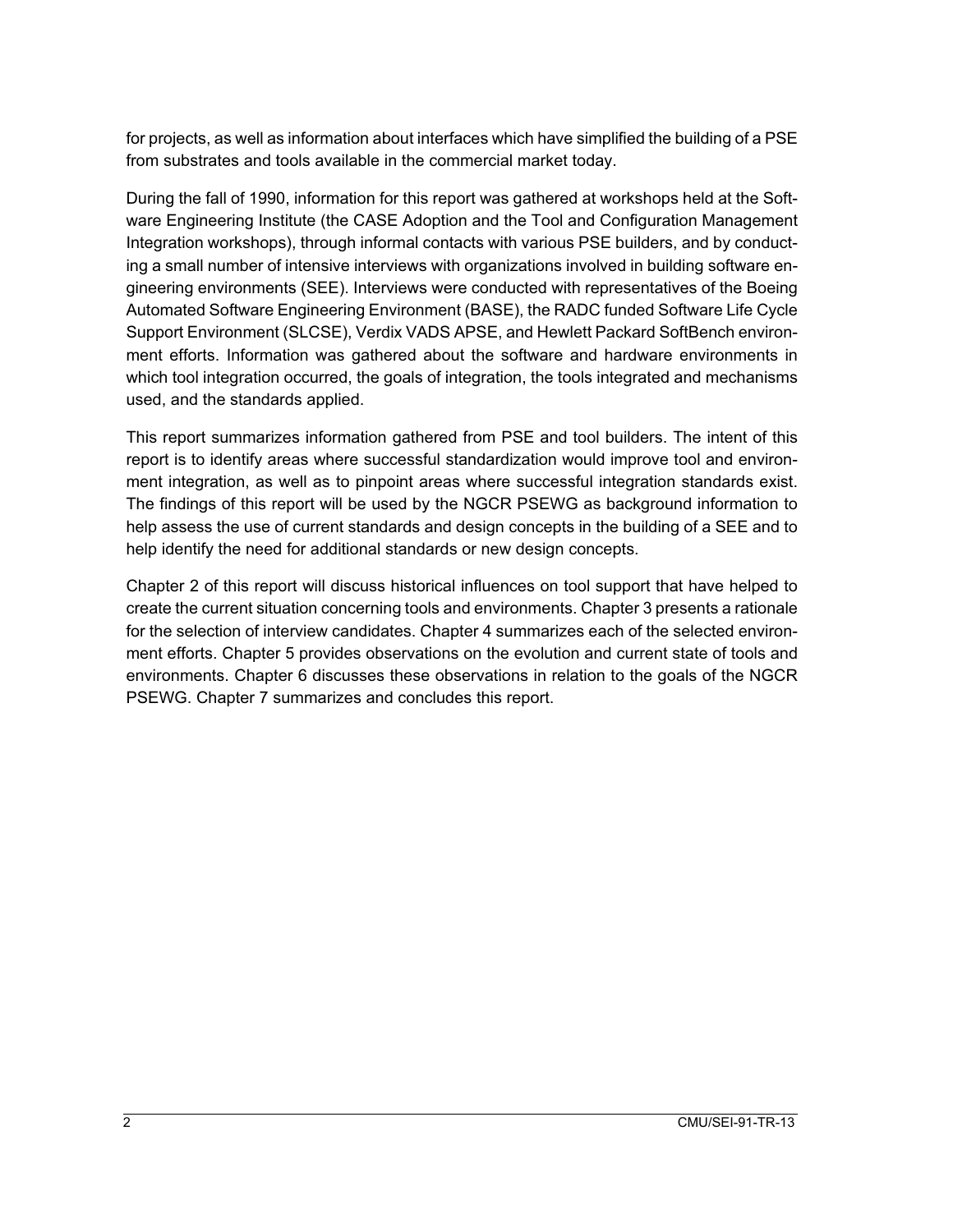## **2 Historical Influences on Tool Support**

Software engineering tool technology of the late 1970's was characterized by compiler-centered programming environments executing in a time-shared hardware environment. Tool technology primarily consisted of tightly coupled support for the compilation, linking, and debugging of software. Non-integrated tool support was available for editing of programs and text. Tools were primarily single user, and therefore placed little emphasis on policies to support large-scaled software development.

Two major traditions that developed during the early 1980's have influenced the characteristics of current software engineering environment support. A technology-driven push toward integrated environments offering cradle-to-grave support for software development was the first of these traditions. It spawned many integrated project support environments (IPSE), including ISTAR [1], and PACT [2], and Ada programming support environments (APSE), including Rational [3], and the Ada Language System (ALS). The second tradition, stand-alone commercial tool support for portions of the software life cycle, was essentially a market-driven push to develop new tools to automate additional tasks in the software life cycle. This tradition can be considered the natural extension of tool technology to the next levels beyond simple compilercentered programming. The resulting explosion of new tools developed in this tradition includes the many commercially available CASE tools and document generation systems.

### **2.1 Technology-Driven Environments**

The IPSE tradition derives from the publication of the Stoneman Report in 1980 [4]. Stoneman described a tool interface (an APSE) that offered services for the building of an integrated set of tools, or an environment. Unlike tools generated via the tools market tradition, early attempts at constructing IPSEs were large-scale, government-supported efforts; however, commercial attempts at developing an IPSE were undertaken [1]. IPSE environments were to span large portions of the life cycle, and be shared by multiple users. The practical constraint of multiple users sharing data required that tools and environments generated by IPSEs provide complex, centralized database support, as well as extensive support for the policies enforcing cooperation.

The nature of long-lived, large-scale software engineering projects addressed by the technology-driven tradition placed many additional requirements on environments. Because the supporting hardware platform could be expected to change over the life of the IPSE and, perhaps, from project to project, IPSEs were expected to be easily portable between multiple platforms. They were expected to provide for plug-compatible tool replacement, and support the tailoring of tool support to individual projects. And they were expected to be suitable for the development of software from many domains.

Due to technical limitations of database support and performance at the time, the construction of IPSEs proved difficult. In fact, research and development of sufficiently capable project da-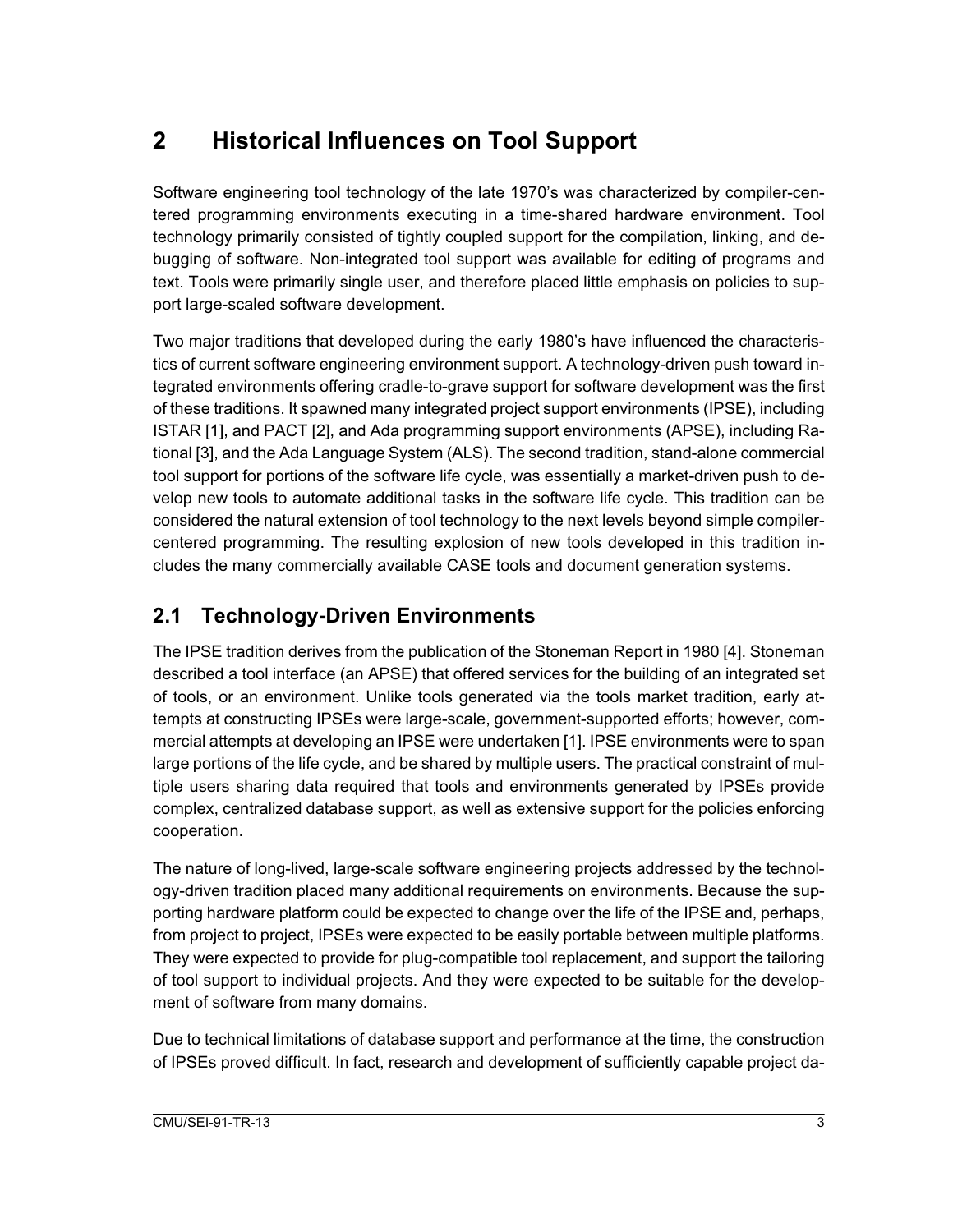tabases continues to draw significant interest. Those IPSEs that actually were constructed were not widely adopted.

### **2.2 Market-Driven Tool Evolution**

The tradition embodied in the market-driven explosion of new tools to support software engineering activities was made feasible by the development of low-cost, single-user personal computers and workstations. The graphics capabilities of these computers made it possible to develop tools that automated many of the structured analysis and design techniques pioneered in the 1970's, as well as documentation tools that could integrate text with graphics.

In their initial manifestation, early CASE tools were market driven to automate popular methods and relied on a simple proprietary database or the file system to maintain tool data. They were primarily single-user tools which only later attempted to provide policies to support multiple developers. Since these tools were built by different companies with little inherent reason to integrate tool actions, control of a set of such tools could at best be decentralized.

As soon as early CASE tools were developed, users discovered that such tools were of limited usefulness, particularly for large projects. Individual tools suffered from a lack of support for decomposition of the tool database, configuration management, and version control. The tools did not provide a mechanism for encoding organizational policies. Tools, including in some cases tools from the same toolset, would not work together. Individual tool databases were inaccessible, interfaces were inconsistent, terminologies conflicted, and data synchronization and reconciliation between tools was often manual.

CASE tool builders spent the early part of the 1980's learning about and solving the many problems with early tools. By the mid 1980's, the design and performance problems encountered in developing single-user, graphic workstation-based tools were being solved. Problems of offering support across multiple platforms and providing flexibility to adapt to multiple methods are now being addressed.

#### **2.3 Toward Federated CASE Environments**

While early IPSEs suffered through technical limitations and lack of customer acceptance, individual tool vendors constructed first-generation CASE tools which did not rely on IPSE services. As the investment in these individual tools increased, vendor enthusiasm for IPSE standards declined.

Pushed by market forces, CASE vendors did not stand still, but instead attempted to redress many of the initial grievances against CASE tools. In order to make tool use more attractive for large projects, CASE tool vendors added configuration management and version control to products and provided database locking schemes to prevent simultaneous access to tool data. Tools were configured with licensing schemes that allowed them to work in distributed environments.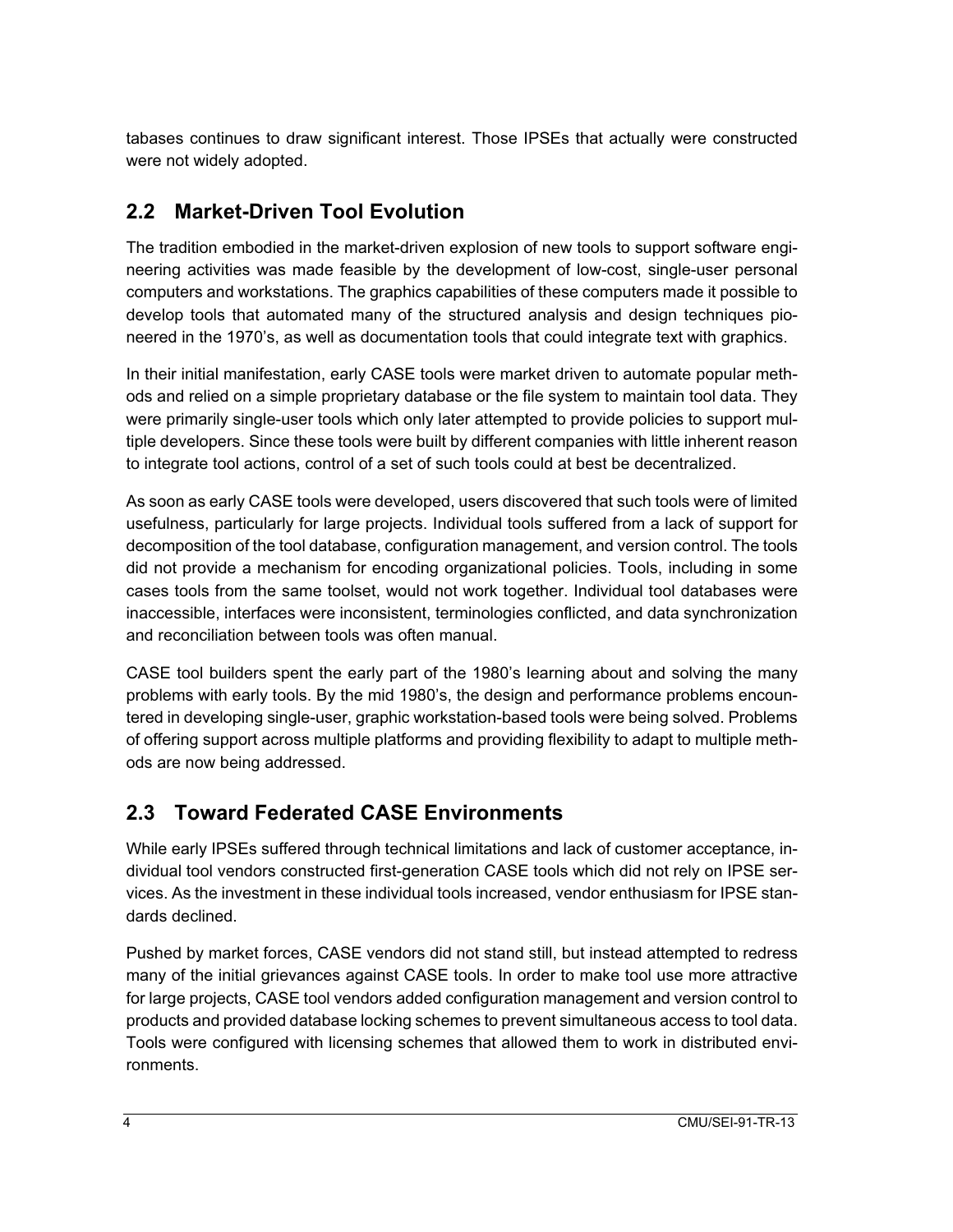In order to provide a greater degree of integration with other tools, CASE vendors began providing "open" architectures which define interfaces for other tools which wish to access the tool database. Many vendors have now formed technical and marketing agreements with other vendors to provide a tighter level of integration with other, non-competing tools, such as documentation systems.

While offering a level of tool integration, such environments are not ideal. Because the inclusion of tools in the environment is determined by strategic marketing agreements of the vendors, the customer relinquishes much of the flexibility of tool selection. Since the individual tools remain distinct (and can be purchased separately), the degree of integration between tools is limited. Customers are also limited to the usage models foreseen by the tool integrators. Finally, upgrade paths are limited by the willingness and capabilities of the vendors involved to maintain and improve both the individual tools and the integrated toolset.

As database and interprocess communication technologies have improved, a new concept of an environment framework has been developed by vendors such as Atherton (Atherton Software Backplane) and Hewlett Packard (SoftBench). Like the original IPSEs, such frameworks provide a set of integration services for software tools. However, since they do not require general conformance of the tool to the IPSE format, these services are non-intrusive to the tool. In addition, such frameworks do not attempt to define the policies to be enacted in the environment; rather, they provide additional services to enact policies.

Recently, Wallnau [5] has defined a taxonomy of environment types based on these historical trends in PSE technology. This taxonomy identifies a trend from early, monolithic attempts to build IPSEs, to collections of tool vendors providing limited tool integration (tool coalitions), and finally toward independent tools integrated by an environment framework (tool federations).

Tool federations represent a merging of the traditions of market-driven tools and technologydriven environments. Tools integrated within such federations maintain their own data storage and access mechanisms, as a vestige of the now long history of independent tool development. The federated environment framework provides specialized services to allow tools to communicate actions and intentions, and to share data. The customer maintains a degree of flexibility in choosing which tools are to be integrated in the environment.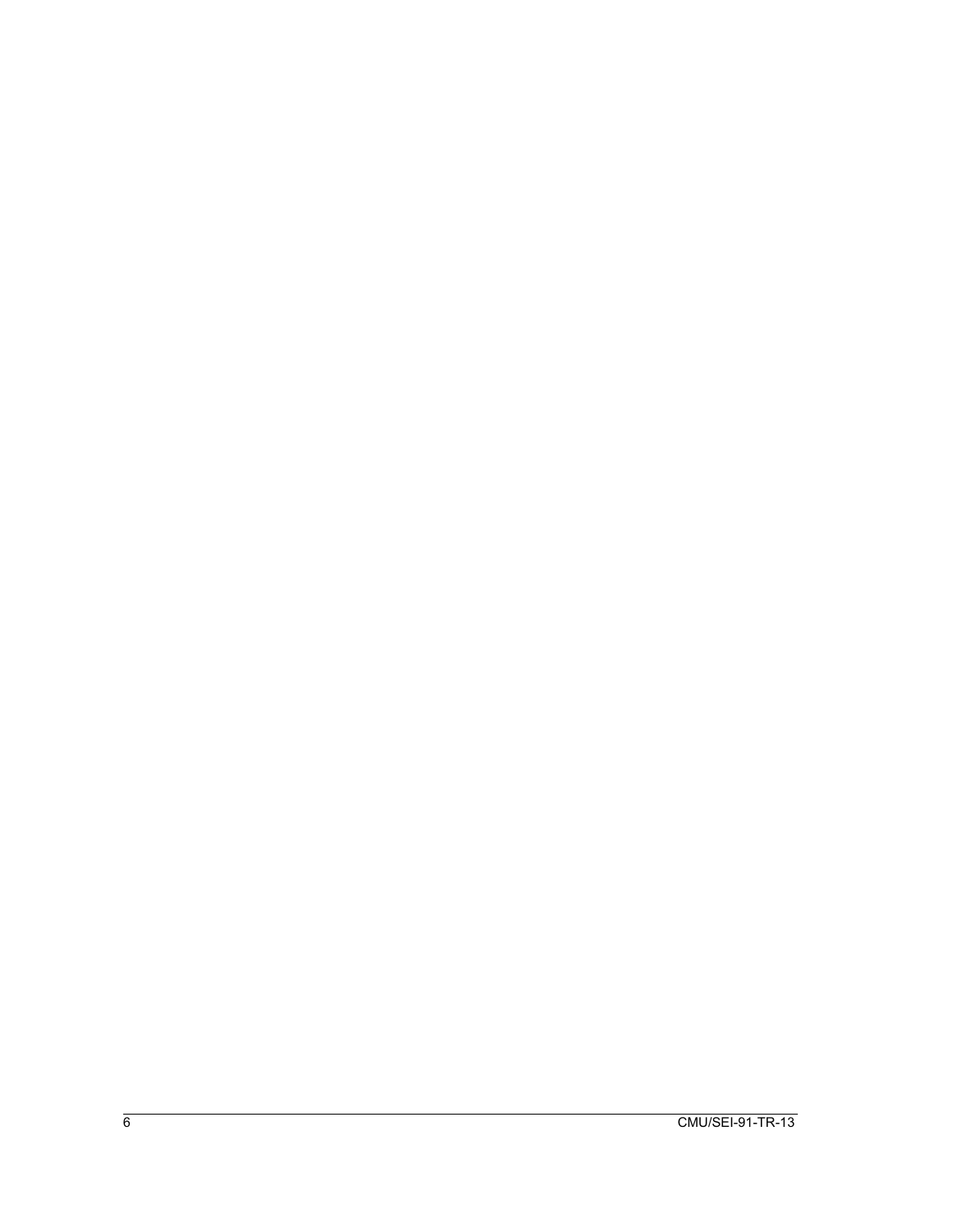## **3 Rationale for Interview Subjects**

Regardless of the specific focus for the construction of an integrated environment, the basic mechanisms used to connect tools have remained remarkably consistent over time. Discussion of tool integration has commonly centered around three major classes of mechanisms for integration of tools: presentation integration (common look and feel among tools), control integration (execution of functions provided by other tools), and data integration (sharing of data).

Tool builders have recognized that presentation integration, control integration, and data integration are necessary, but not sufficient to provide truly integrated environments [6]. The classic forms of integration provide only a mechanistic view, addressing issues such as integrating architectures, interfaces, and techniques. A process-oriented view of integration, which addresses the integration of an organization's development model and life-cycle process with tools and environments has also been postulated.

The specific environments that were chosen for study by the SEI demonstrate the evolution of both mechanistic and process-oriented integration of tools over time. While few in number, we believe that these environments represent a wide range of environment approaches and provide for the formulation of conclusions regarding:

- **Specific mechanisms useful in integration**. Of particular interest are those mechanisms that are universal to all integration efforts, clearly defined, and demonstrated to be effective.
- **The evolution of mechanisms over time**. In particular, we were interested in which integration mechanisms were specific to a time period or particular effort, and which mechanisms transcended all time periods and efforts.
- **The effect of the type of integration effort (in-house, commercial, general purpose, or military-specific efforts) on mechanistic and process-oriented integration**. Often, different efforts can have different goals. For example, while commercial efforts may be aimed at generating short- to intermediate-term sales, military-specific efforts may be aimed at producing an environment capable of long-term support of a software product.

BASE represents an early in-house corporate attempt at tool integration. The BASE effort began in 1983, when Boeing recognized the need for the integration of tools and the encoding of the software development process (process integration) for large DoD projects. Reflecting early tool and environment technology, BASE consists of a loose collection of tools from which data is extracted in batch processing to provide data integration. BASE is unique in that it has undergone major transformations during its lifetime, reflecting parallel transformations in the computer industry from a primarily batch-oriented environment to a more interactive one.

Developed by General Research Corporation under Air Force contract, SLCSE [7] represents a more recent attempt to integrate tools into a toolset useful for the development and mainte-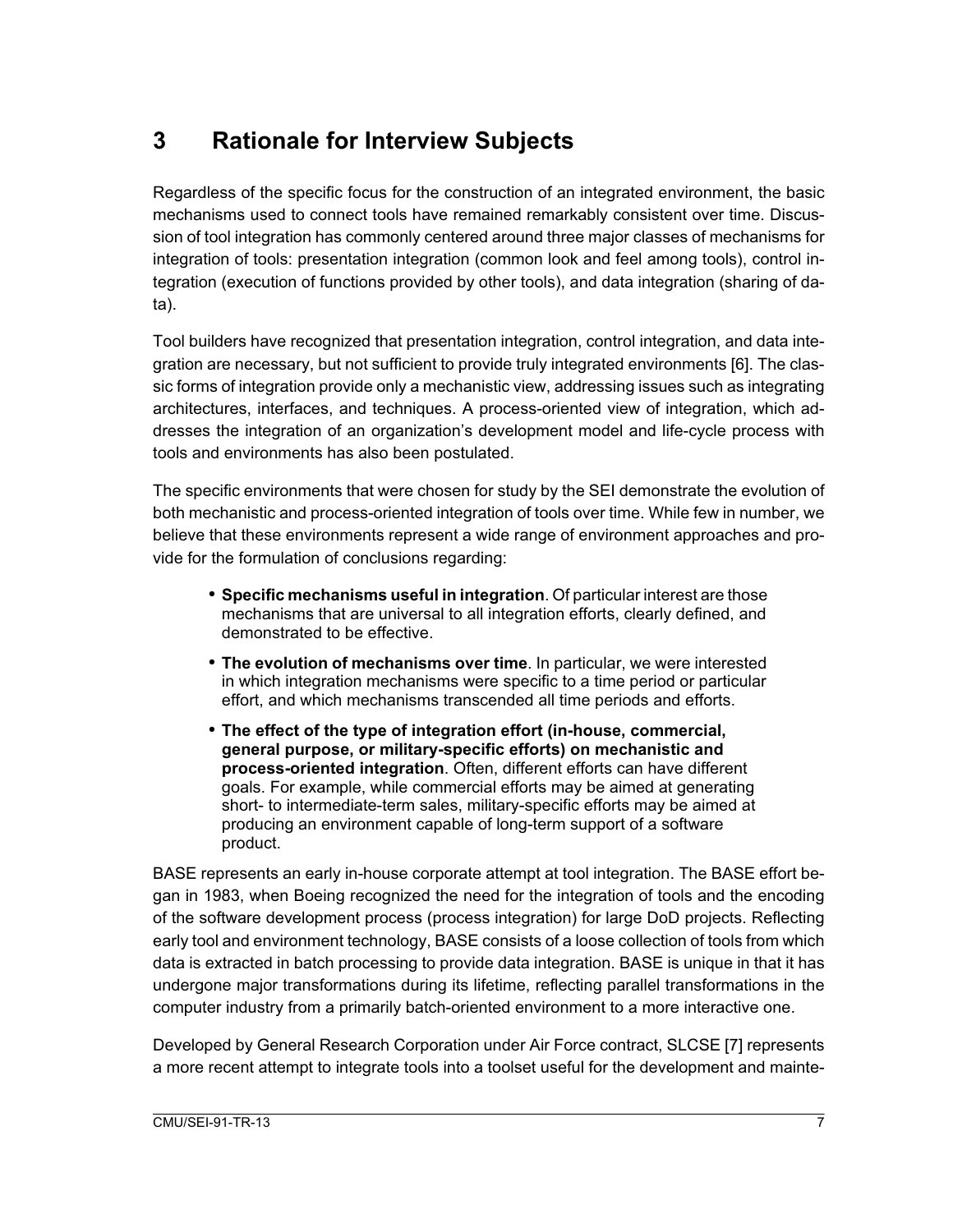nance of software subject to MIL-STD-2167A standards. SLCSE implements an entity relationship model of MIL-STD-2167A as a central storage mechanism for data integration.

VADS APSE (Verdix) is a current commercial attempt to wed an existing toolset Verdix Ada Development Systems (or VADS) to a commercial environment framework (Atherton Software Backplane). The VADS APSE effort involves integrating the VADS toolset with the Atherton object-oriented database, configuration management capabilities, user interface, and communications mechanisms to provide data, presentation, and control integration. The VADS APSE effort represents an interesting integration attempt with characteristics of both tool coalitions and tool federations.

The Hewlett Packard SoftBench [8] environment framework represents a unique approach to the integration of tools. Whereas other integration efforts have focused primarily on the integration of data from various tools, the SoftBench product attempts to provide mechanisms for the control of tools working together. The SoftBench product is generating interest in both the CAD (Computer Aided Design) and CASE worlds.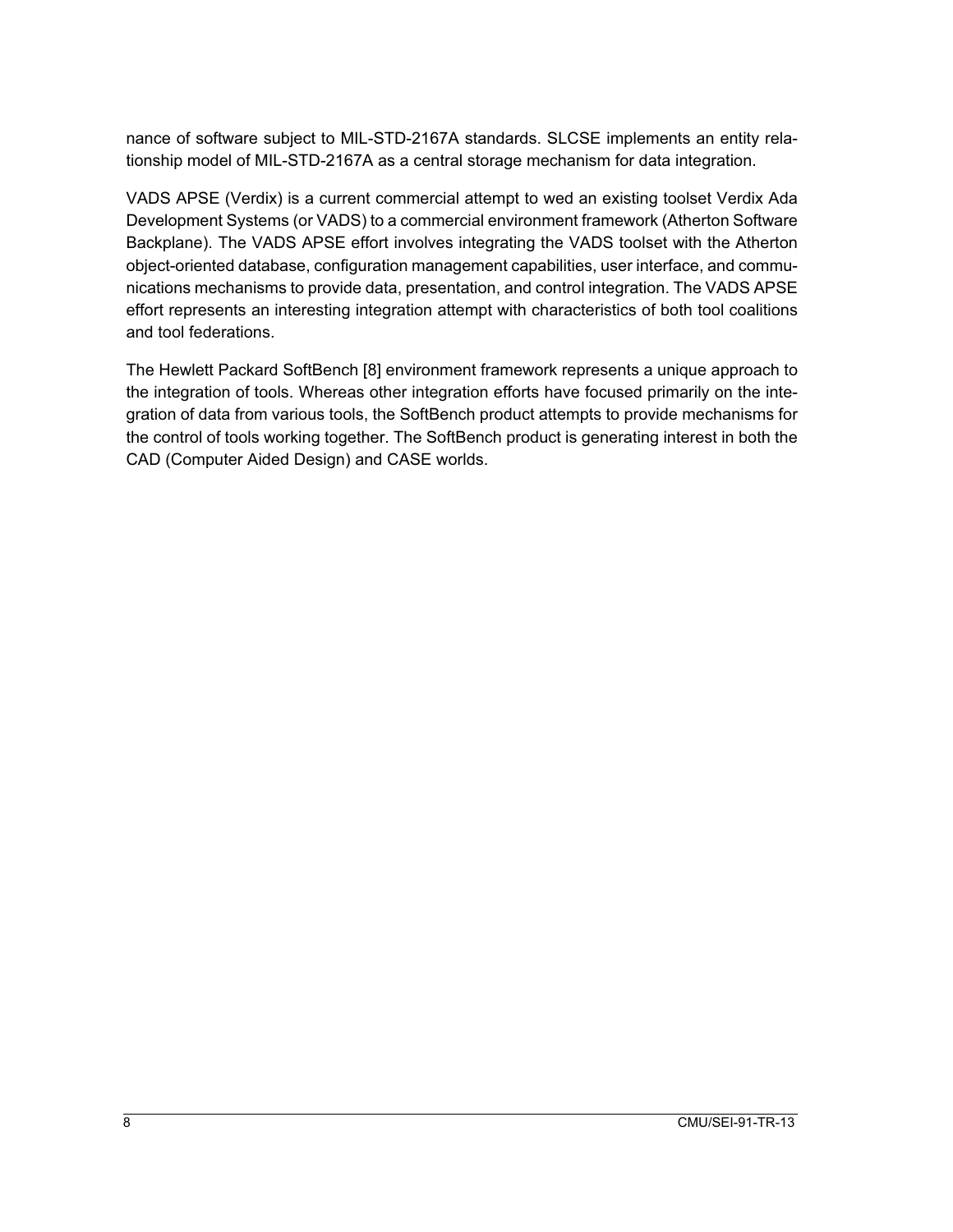# **4 Summary of Environments**

### **4.1 BASE**

The BASE system has undergone a series of changes in user interface, database, and operating system, as well as in goals and objectives. The original BASE effort was an attempt to build a unique Boeing environment. Later, as the importance of flexibility in the toolset and the environment platform became apparent, BASE builders aimed for portability of the environment between platforms, and plug compatibility of tools. The BASE environment has now entered a maintenance mode. The expense of maintenance is considerable, due to the multiple platforms supported, and the continued release of new versions of tools. As major systems vendors enter the CASE integration market, BASE developers expect their role to become increasingly one of transitioning new tools and environment technologies developed by these vendors to users within the Boeing community.

BASE is a loose collection of commercial off-the-shelf (COTS) and in-house developed tools. Tools in the BASE environment are responsible for maintaining their own data. Data integration is provided by batch processing that extracts data from individual tool databases for storage in a relational database. A Boeing-developed interchange format (BIF) aids data extraction. Data stored in the relational database is later used by document generation and traceability tools developed in-house. Due to Boeing's market clout, vendors worked closely with Boeing to define interfaces for access to vendor tool data.

BASE provides a standard user interface format for in-house and batch-oriented tools. Process integration supporting a Boeing-designed software lifecycle (BSWS-1000) was originally provided by the enforcement of corporate policies in the BASE user interface.

Tool plug compatibility and environment portability have been significant factors in BASE design and maintenance decisions. BASE developers have attempted to use industry standards where they are available to simplify tool replacement. An SQL interface is used for access to the BASE database to simplify replacement of the underlying DBMS. An X-Window/Motifbased user interface has been adopted, replacing the original Boeing-developed system. As BASE has migrated toward different operating environments (MS DOS, VMS, and Unix), a virtual operating system layer was added to simplify porting.

The BASE project encompasses both environment construction and maintenance, and associated transition support. Transition support accounts for a large but variable portion of the BASE budget. The portion of the BASE budget devoted to transition has grown as the need for transition support was recognized within Boeing. Much of the transition budget is devoted toward methodological training for analysis and design techniques.

The pattern of use of the BASE environment varies from project to project. Some projects use the complete BASE environment, while others use only selected portions of the environment. BASE engineers are now involved in the planning of projects at very early stages, including during the proposal stage.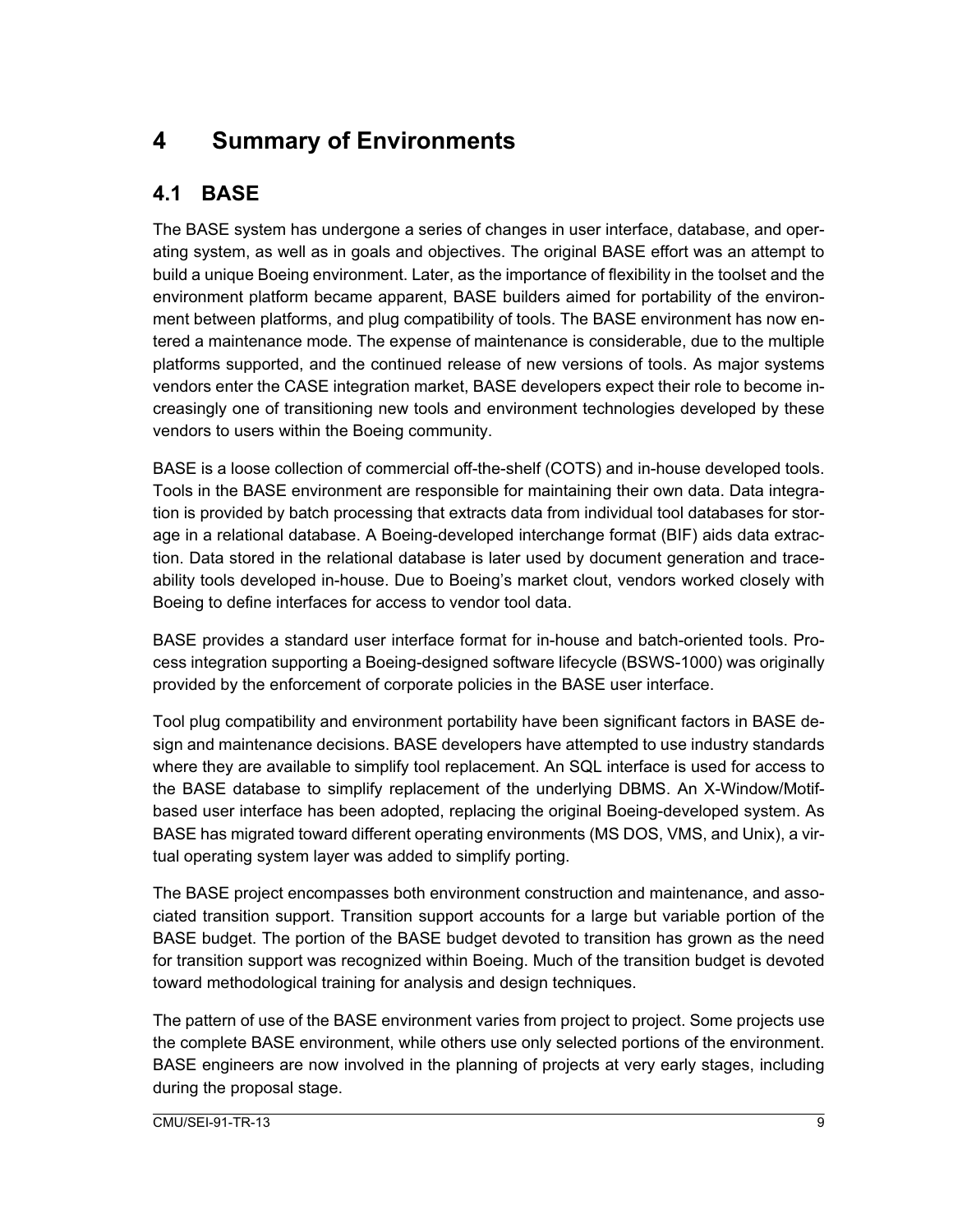According to BASE project engineers and managers, the primary benefit of the BASE effort is the enhanced understanding of the need for well-defined methods and tools. Even those projects that do not adopt the BASE environment have gained from a growing knowledge base of available tools and methods.

### **4.2 SLCSE**

SLCSE comes closest among surveyed environments to an IPSE-like approach to tool integration, providing data-oriented tool integration and centralized process support. It consists of a large collection of COTS, government-furnished equipment (GFE), public domain, and custom-built tools which vary in degree of independence from the SLCSE data model. Capabilities of individual tools include editing, mail handling, project management, design, development support (compilers, linkers, debuggers), testing support, configuration management, report and document generation, and environment management. Tools provided within the SLCSE environment are intended to support a variety of methodologies and languages throughout the life cycle.

The SLCSE database is centered around an entity relationship implementation of the MIL-STD-2167A life cycle which serves as a repository for project information, and as a medium for inter-tool information exchange (data and process integration). The data model consists of approximately 200 entities and 2500 relationships, derived from review of the MIL-STD-2167A. A Schema Definition Language (SDL) is defined which provides for project-specific modifications and integration of new tools with unique data requirements. For performance reasons, the SLCSE entity relationship data model is constructed on top of commercial relational databases.

Most COTS and government-furnished software tools which have been integrated into the SLCSE environment do not make extensive use of the SLCSE entity relationship database. Tools developed as part of the SLCSE project are primarily responsible for populating and utilizing the SLCSE database. These SLCSE-developed tools include document generators, requirements tools, design tools (text-based), problem-tracking tools, static analysis tools, and impact analysis tools.

The original SLCSE prototype operates in a VAX/VMS character-oriented terminal (VT100) environment. It defines a user interface format which specifies screen and menu formats, as well as navigation techniques. Tools are provided to simplify the integration of external (COTS or government-furnished) tools with the SLCSE environment.

SLCSE is currently being upgraded to reflect more current technology, including an X-Window user interface for bit-mapped displays.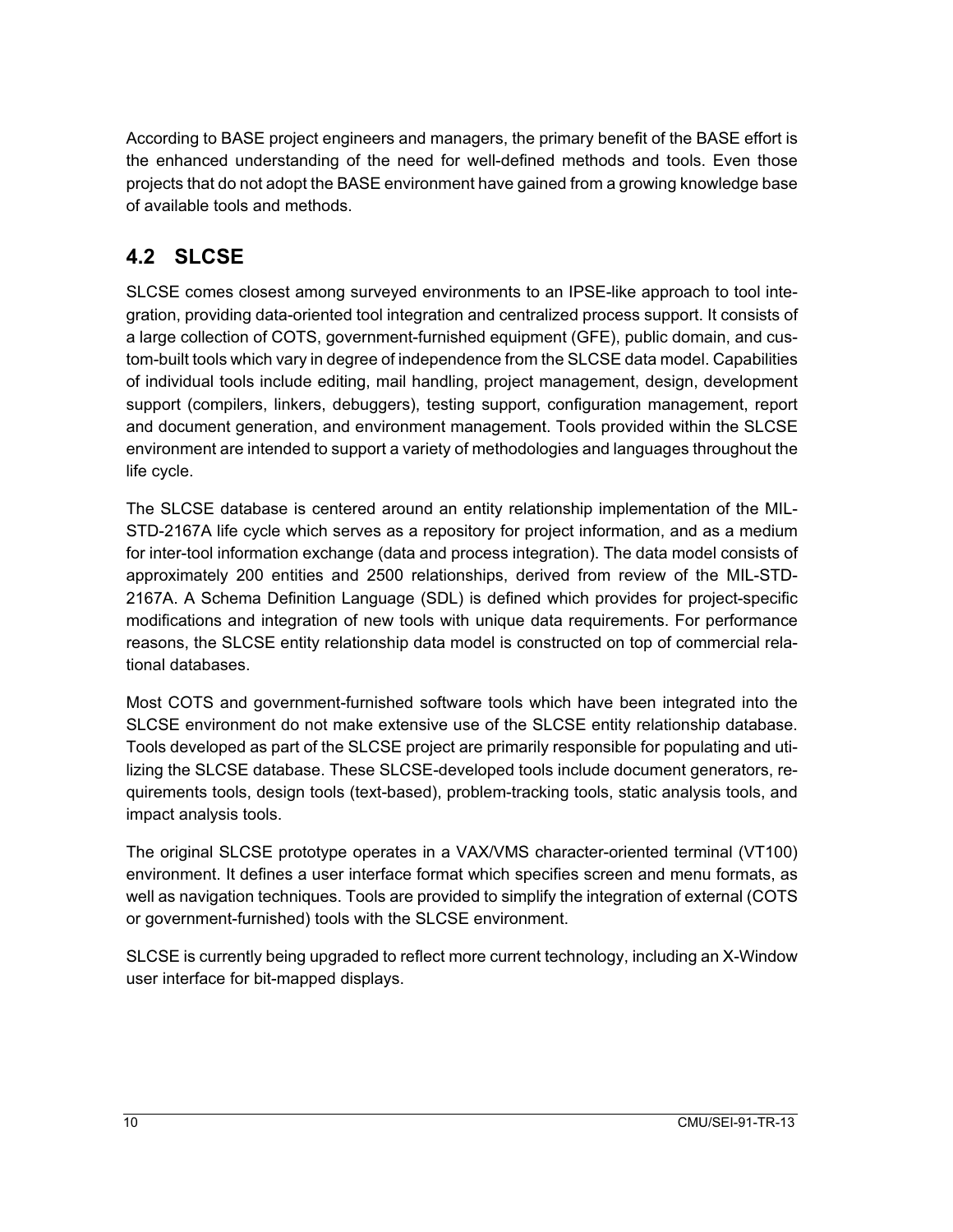#### **4.3 VADS APSE**

The VADS APSE environment effort is a commercial effort aimed at integrating selected COTS tools into the Atherton Software Backplane. The Atherton Software Backplane is an environment framework based on an object-oriented database supporting a single inheritance model. The Atherton Software Backplane provides capabilities for the creation of objects in the database, the definition of properties that distinguish between objects, messages to which objects can respond, and methods which define the response to a message. Relationships between objects are stored as a property of one (or more) of the objects. Messages and methods may be used to create "prologues" and "epilogues" which are sequences of activities to be carried out before and after an operation on an object.

In the VADS APSE integration, the objects defined in the Atherton Software Backplane database for a tool represent (at least in the limited integrations completed so far) the file system objects produced by the tool. The objects maintained in the Atherton Software Backplane for the Verdix compiler might be the Ada source code, the object files produced for each compilation unit, and the executable image generated by the linking phase.

The movement of objects (files) from the individual tools of VADS to the Atherton Software Backplane database has been automated. Rather than relying on the capabilities of individual tools, the Atherton Software Backplane provides multiuser support and version control.

In addition, strategic third-party tools, such as CADRE Teamwork and Frame Technology FrameMaker, are integrated. Future plans include integrating additional software development tools into the VADS APSE environment.

#### **4.4 SoftBench**

Hewlett Packard SoftBench provides control integration capabilities which are designed to complement data integration. These control integration capabilities provide mechanisms for tools to become active agents responding to service requests generated by other tools within the environment. This paradigm allows for a separation between agents (tools) that use a service, and those that provide a service. A similar paradigm is used in the X-Windows client/server relationship, and could be applied to other services used by tools, such as version control.

The Hewlett Packard approach to control integration focuses on the use of mechanisms called agents or triggers into which process information can be encoded for process integration. Agents or triggers are similar in concept to prologues and epilogues in the Atherton Software Backplane. While the Atherton framework concentrates on the data integration provided by the object base, Hewlett Packard aims to develop the use of agents and triggers to provide greater levels of control integration. Hewlett Packard has developed the Broadcast Message Server (BMS) to facilitate the intertool communication necessary for control integration. SoftBench also provides the Encapsulator to facilitate the incorporation of external tools into a SoftBench environment.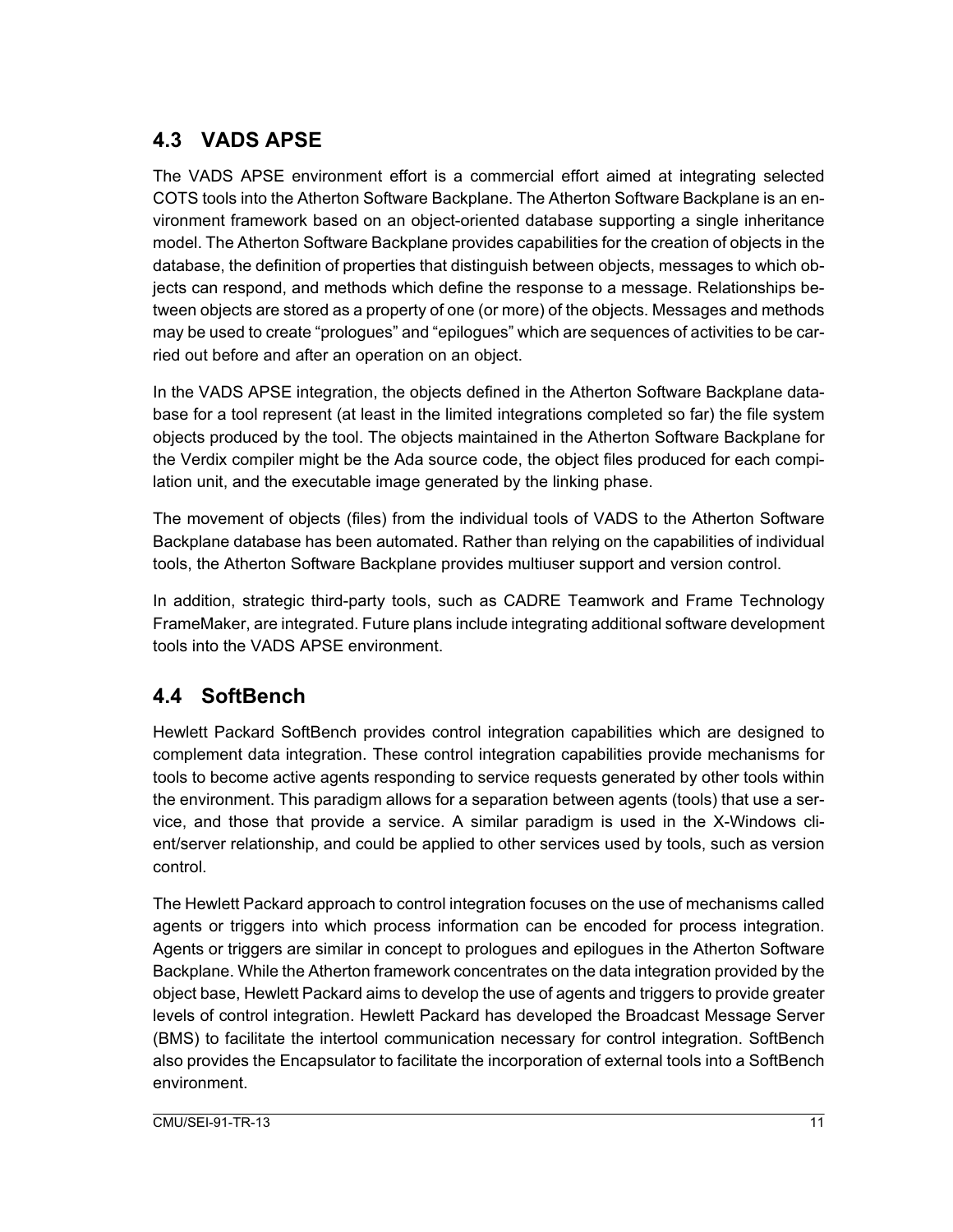The decision to concentrate on control integration capabilities was reached primarily due to perceived difficulties in providing for true data integration. Hewlett Packard believes it has chosen an integration mechanism which will provide significant benefits regardless of which data integration gains market acceptance. In addition, Hewlett Packard is in the process of reimplementing Softbench using services provided by the European Portable Common Tool Environment (PCTE) to form an environment framework supporting tool federations.

Hewlett Packard is currently involved in cooperative efforts with tool vendors to build an integrated environment on top of SoftBench. Of particular interest is the development of a "virtual" versioning interface which has been used to integrate the various configuration management tools.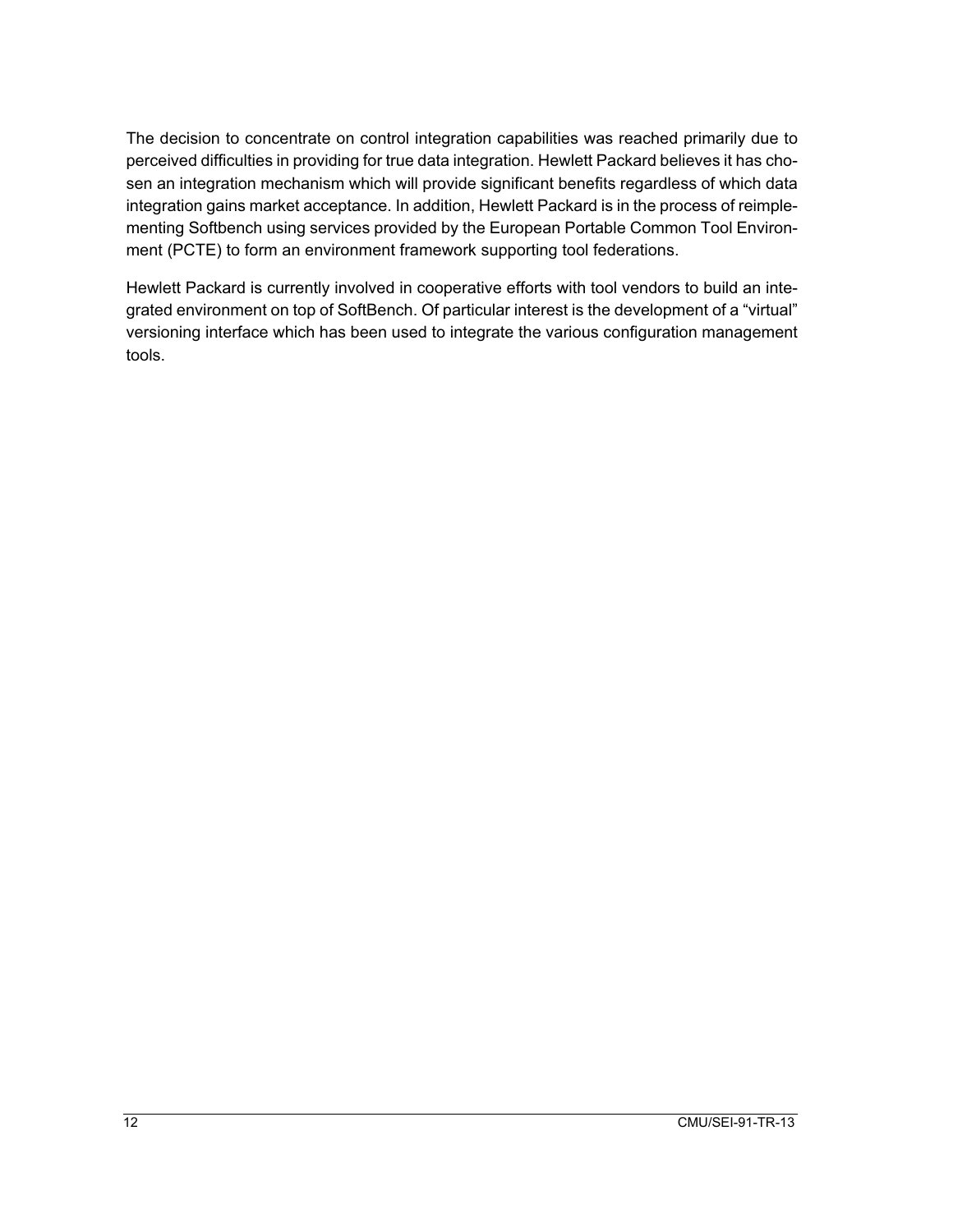## **5 Observations on Tools and Environments**

Sections 5.1 through 5.14 provide a summary of observations and trends noted based on surveys of environment builders and contact with tool vendors at workshops. The observations reported reflect the position of no particular vendor, but rather represent our perceptions of the current state and trends in tools and tool integration.

### **5.1 Maturing Tools**

The early BASE environment efforts were particularly disadvantaged due to the limited availability of tools, and the limited functionality and relative instability of those that were available. The first available CASE tools around which the BASE environment was composed were characterized by sophisticated graphical drawing capabilities with little or no page layout capabilities, poor project management and software metrics support, limited code generation, and poor methodological guidance.

BASE developers had little choice but to incorporate specific tools because they were the only tools available on various Boeing development platforms. After suffering through frequent changes in programmatic interfaces in these tools, BASE developers began to ignore such volatile interfaces and chose to integrate early tools through a "least common denominator" approach of direct access to ascii data files.

More recent integration efforts (including current BASE efforts) have benefited from greater availability, increased functionality, and improved stability of tools. It is common for an environment builder to plan integration efforts for more than one tool of a particular class, thereby increasing environment flexibility and offering greater choice to the user. Through the natural maturation of tools and the computing environment, many tools now appear to have stable and robust programmatic interfaces and data formats, and offer adequate performance for small to moderately-sized projects.

The maturing of stand-alone tools has been accompanied by a number of changes to the scope and function of these tools. According to a number of the environment builders surveyed, tools which compete directly in a shared marketplace, such as IDE Software through Pictures and Cadre Teamwork have become increasingly similar by incorporating similar methods and technologies. For example, a review of Software through Pictures and Teamwork product literature [9, 10, 11, and 12] indicates that both products claim support for structured methods, real-time software development, MIL-STD-2167A style documentation, requirements traceability, entity relationship modeling, object-oriented design methodologies, Ada, and code generation.

The increasing similarity of high-level tool functions is not unexpected among tools in direct competition. Hewlett Packard engineers have also noted that the low level data objects and services offered by competing tools have become increasingly similar. As a result, a number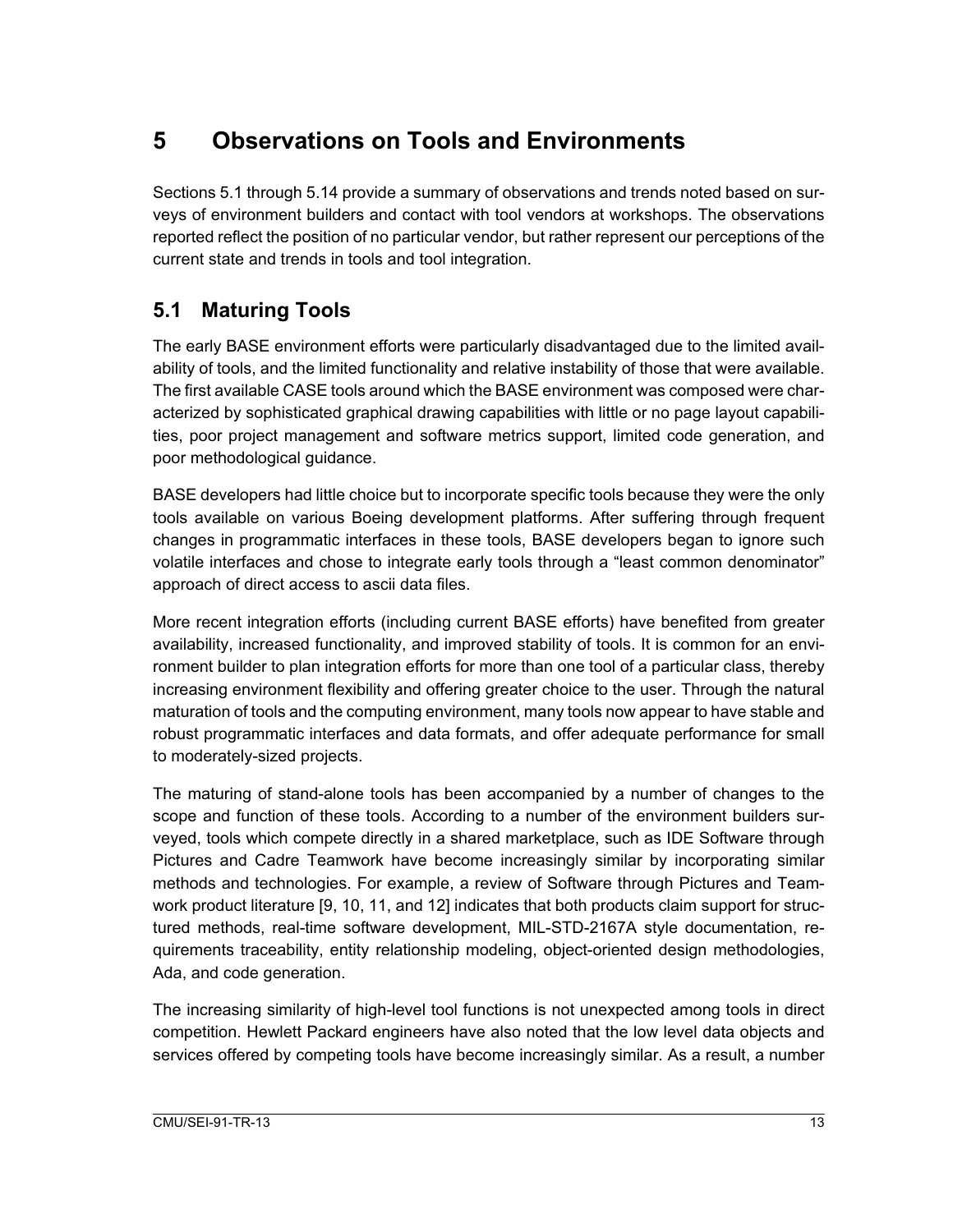of the surveyed environment builders felt that data interchange between tools of the same class is becoming increasingly possible.

Logically, the end result of providing tools of the same class with similar services is not to exchange data, but to make the individual tool plug compatible with similar tools in a SEE. The similarity of services within most classes of CASE tools falls well short of what is needed for plug compatibility. Plug compatibility will require additional agreements on what tools and services are to be provided. Unfortunately, no such service model exists, except for those tools falling into one of the service domains of the European Computer Manufacturers Association (ECMA) reference model for software environments [13]. Hewlett Packard is currently making use of the similarity in services offered by configuration management tools to develop a virtual versioning interface within the SoftBench environment.

The increasing maturity of tools and tool users also means that it is no longer adequate for a tool to be well engineered, stable, and provide similar services to other tools of its class. Tool vendors that wish to remain competitive must claim an "open" architecture to allow easy access to tool data and services. While Software through Pictures advertises "Visual Connections", Teamwork advertises "Access" and Common Data Interchange Format (CDIF) compatibility.

Unfortunately, vendors interpret "openness" differently. An open architecture has been claimed based on providing modifiable data schemas, data access interfaces, externally visible data formats, programmatic interfaces, and customizable user interfaces, as well as through support for interchange formats such as CDIF. Such divergence in mechanisms for access of tools and tool data can only increase the complexity of integration efforts, and reduce the degree of integration possible.

#### **5.2 Egocentric Relationships**

Part of the legacy of the historical independence of stand-alone tools from environment technology is the egocentrism of the individual tools currently being integrated into tool coalitions. In spite of tool vendor efforts aimed at establishing such coalitions, each tool tends to view the tool universe as orbiting around itself. Due to marketing and performance realities, few tool vendors in coalitions will be willing to relinquish independence from other tools. This continuing tool egocentrism is characterized by the following:

• **Each COTS graphical tool in an integrated environment maintains its own user interface**. There is little or no attempt to generate a completely unified user interface. All environment builders noted that tool vendors are increasingly choosing to use the same mechanism (X Window) and look and feel guidelines (Motif). Vendors, however, have not agreed on conventions regarding operations available and menu format.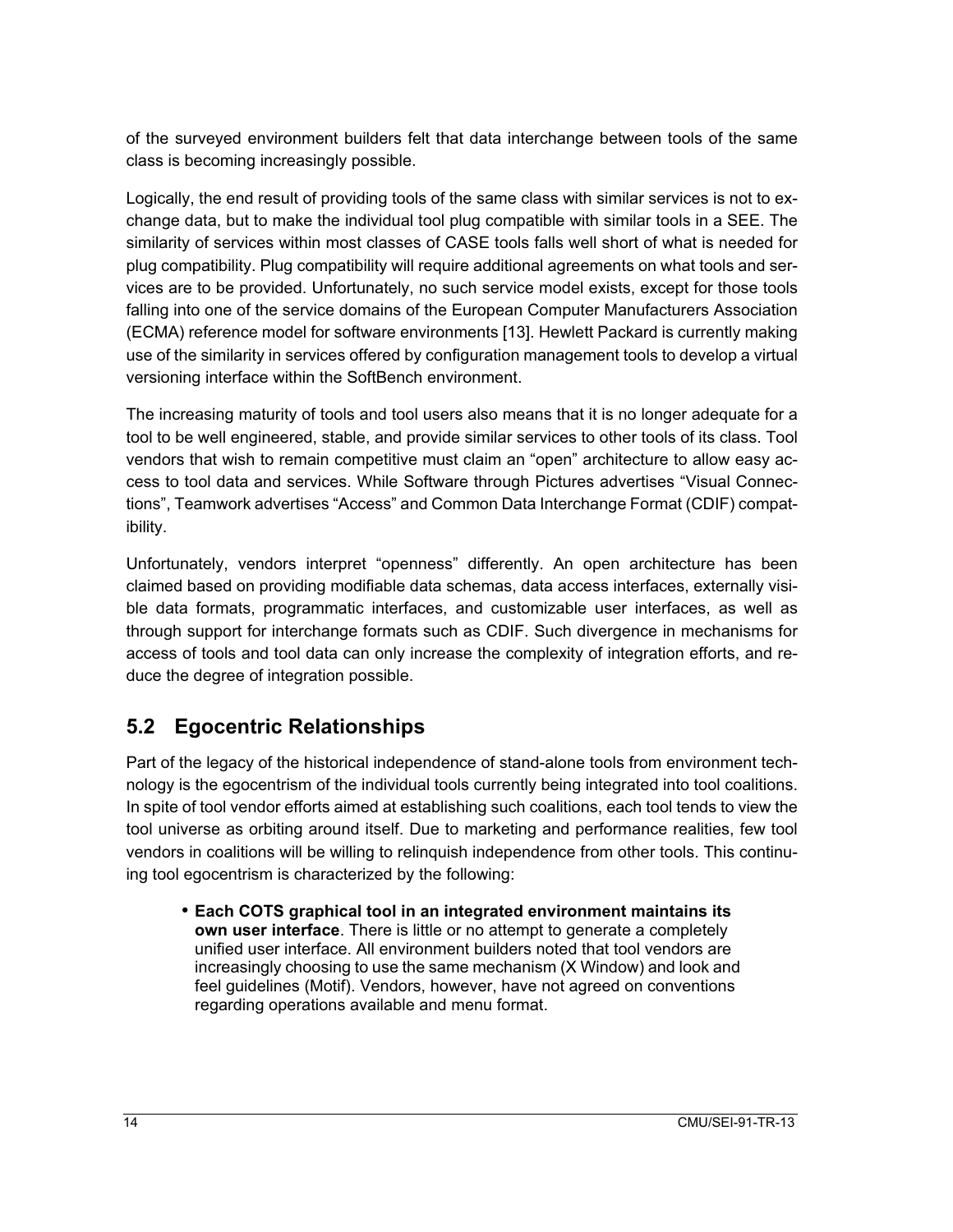- **When viewed as tools, environments maintain a similar egocentric approach to the user interface**. All studied environments provide a common user interface format which allows certain tools (primarily batch or in-house tools) to be integrated at the user interface level, even when the environment was based clearly around a specific tool (such as VADS APSE).
- **Tools, even when claiming to be tightly integrated, maintain independent control of their own data and processing**. Environments tend to maintain separate, independent control of their own data and processing.
- **Each tool views itself as a "parent", while other tools are viewed as "children."** Invocations of tools occur primarily from parent to child.
- **Tool makers hesitate to change the approaches used and interfaces available within the tool at the behest of over tool vendors.** The attitude can be described as indifference.
- **Where tool functions overlap, the common approach is for each tool to continue to provide its own, often contradictory services.**

Environment builders surveyed maintain that the egocentric view of the software development environment maintained by many (if not most) tools is a major hurdle to more advanced levels of tool integration. The egocentrism of tools appears to be particularly troublesome for environments built on integration frameworks such as Atherton Software Backplane or Hewlett Packard Softbench. Softbench engineers suggest that in order to minimize tool egocentrism, tools should provide services such as modifiable user interfaces with extensible menus, mechanisms to specify where tool focus should be directed when the tool is invoked by another tool, interfaces for batch as well as interactive processing, and greater separation of services such as those specified in the ECMA model from individual tools. It is unclear whether tool vendors will surrender their egocentric positions, but the philosophy of federated tool environments directly challenges many of those positions.

#### **5.3 Conservative Integration of Tools into Coalitions**

Many of the stand-alone tool vendors who attended workshops indicated that they are beginning to offer coalition-style integration with complementary tools. In fact, this trend appears to be becoming almost universal among CASE tools. For example two of the largest CASE analysis and design tool vendors, Interactive Development Environments (IDE) and Cadre Technologies have begun marketing integrated environments. IDE provides a development environment composed of Software through Pictures, Sabre C, and Interleaf or FrameMaker. Cadre Technologies has announced integration agreements with Saber C and Pansophic, as well as offering access to the Interleaf and FrameMaker documentation tools.

While some of the current agreements between vendors to create tool coalitions are primarily marketing strategies, they do suggest that tool vendors now have increased confidence in the quality and stability of their products and the products of others. In fact, tool vendors appear to have solved many of the technical problems involved in building stand-alone tools and they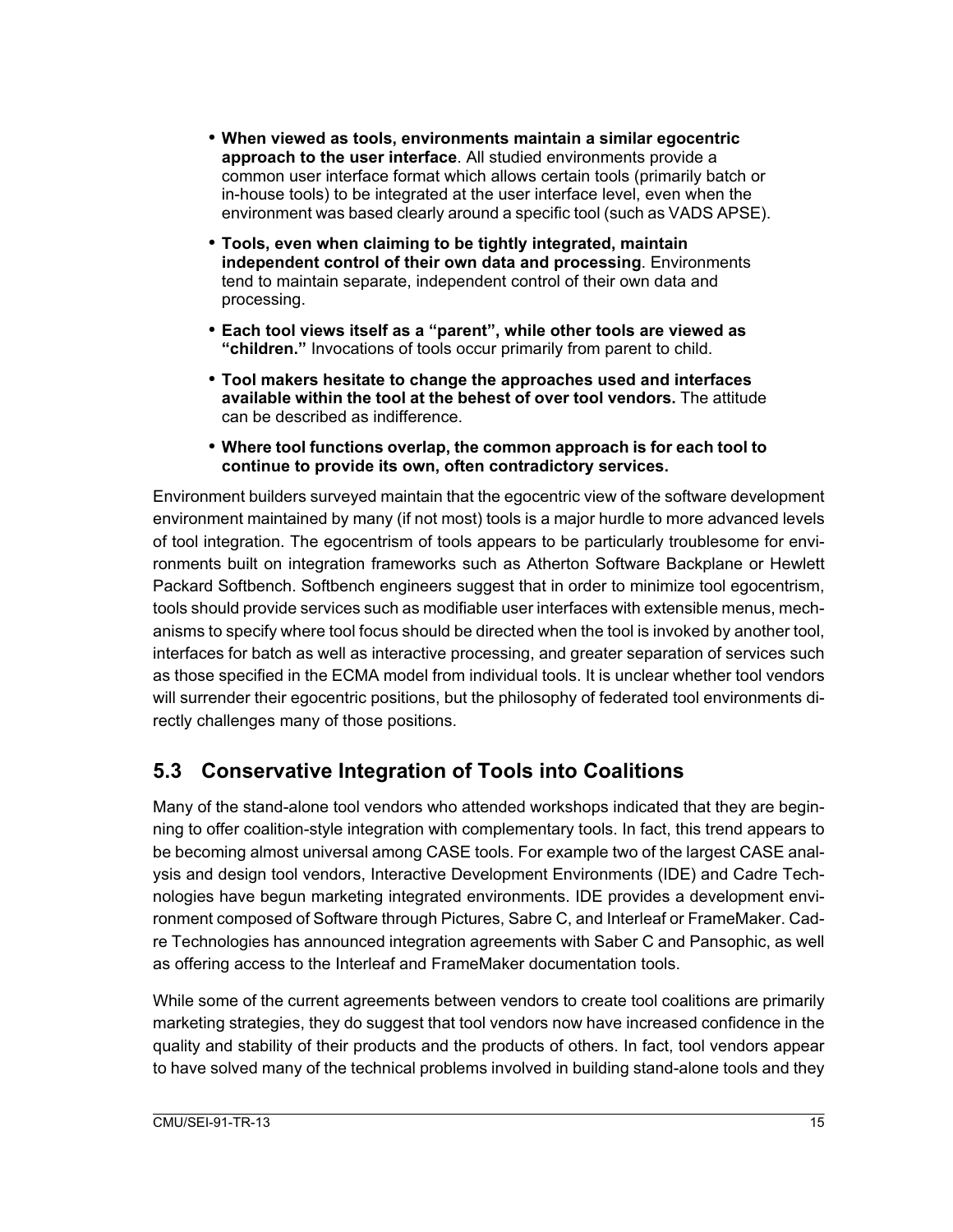indicate that market pressures are now forcing them to address the issues of long-lived, largescale software engineering that inspired the early attempts to develop IPSEs. The result appears to be the distinct migration toward tool coalitions.

Tool vendors who attended the CASE Adoption and Tool and Configuration Management Workshops indicated that many of the current tool coalition integration efforts have taken relatively cautious approaches taken toward integration partners and modifications to tools. The types of tools and specific tools chosen for integration into coalition environments appear to be determined primarily by tool market share, and the competitive advantage offered by coalition-style integration. Thus, integration is becoming more common among tools with high market share in their respective areas, while tools with lesser market share are finding it harder to identify strategic partners for integration.

As a result, many of the tool coalition efforts focus on providing a programming environment rather than a full life-cycle product. Current coalition efforts often include analysis and design, documentation, and code generation tools. Tools which command more limited market niches, such as testing and code metrics tools, are often excluded from tool coalitions. In addition, tools useful in management of a project, but which require full life-cycle information, such as planning, tracking, and cost estimation tools, are not integrated.

The conservative approach is also evident in the type of Information that is extracted from one tool for use by another tool. Shared information is determined primarily by what is already available in tool interfaces, rather than by what would provide the best degree of integration. Changes to individual tools to support integration are either minimized, or performed only in support of high-leverage partners. Few vendors are willing to open up tool architecture enough to allow integration of other vendors with smaller market share.

Tool coalition integration efforts also make little attempt to identify and eliminate redundant services offered by multiple integration partners, or to provide a service framework to simplify the integration of additional tools. Thus, tools within tool coalitions may have conflicting development models and offer incomplete or conflicting configuration management, version control, and security services. Since individual tool vendors must compete as both stand-alone tools and members of a coalition, they are often unwilling to make risky concessions to consolidate services. Only in isolated cases where market consensus has developed, such as with windowing systems, do vendors migrate to a common service, and in those cases many tools within coalitions maintain an independent look and feel.

Due to the lack of standards and emphasis on "no change" policies, it can be expected that tool coalition integration efforts will provide an immediate, but only a partial solution for tool integration. Although CASE tool vendors are rapidly expanding into areas where tool support is now lacking, it is unlikely that a unified life-cycle product will result in the near future. The experience of environment builders suggests that such tool coalition integration efforts may be quickly limited by a lack of shared services. In addition, the lack of a shared design philosophy and shared services may also lead to inconsistency in the level of integration available in coalition toolsets.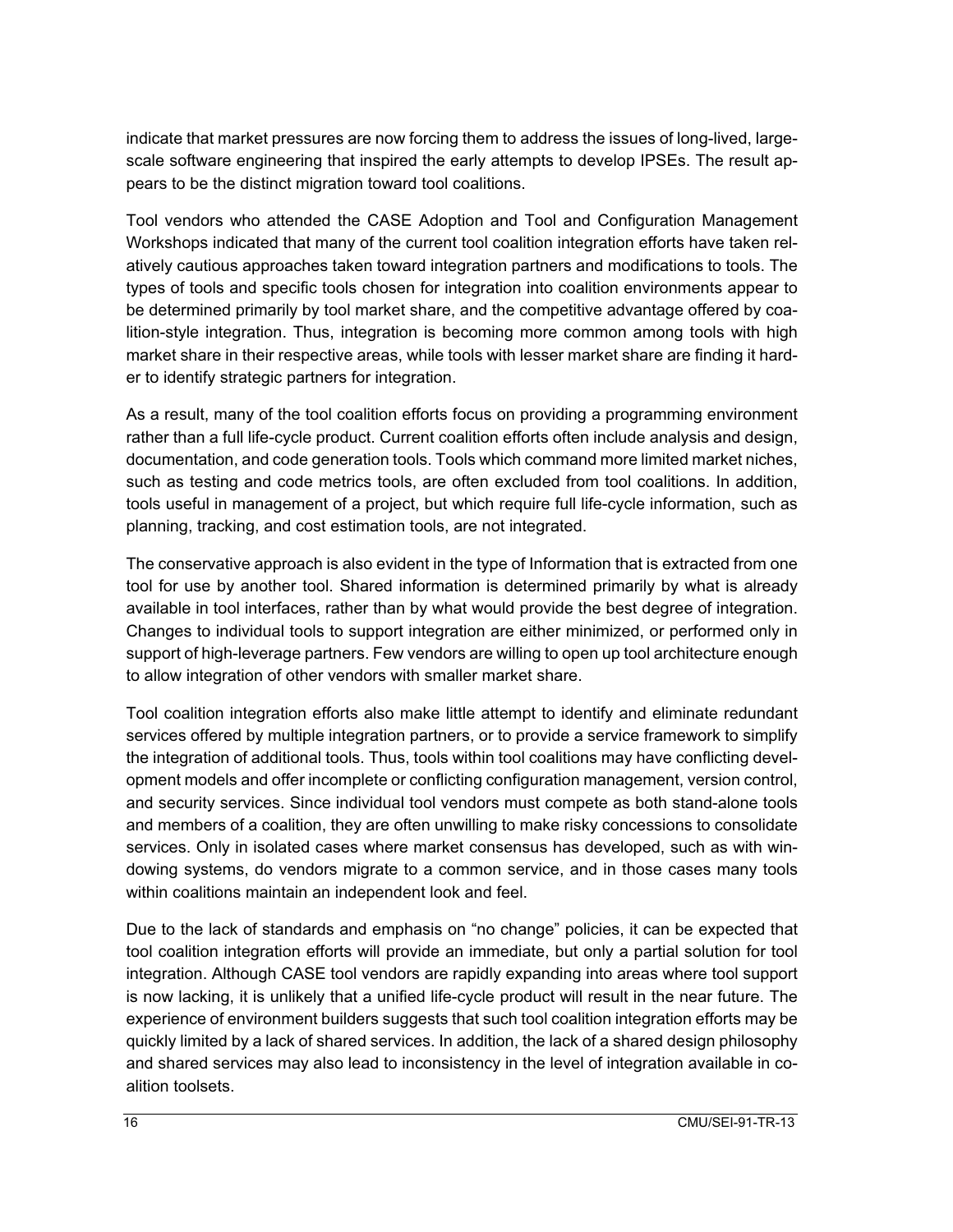#### **5.4 Virtual Interfaces**

The early experience of environment builders suggested that multiple operating platforms and substrate components were the rule rather than the exception for long-lived environments. For example, BASE migrated to three different hardware platforms, four different operating systems, two user interface systems, and two database systems during the life of the project.

Through experience, the BASE developers learned that virtual interfaces to substrate components could substantially aid in migration to different operating environments. The BASE developers designed and implemented a virtual operating system interface, which proved useful in subsequent migrations. They also made extensive use of the existing SQL standard to provide a virtual interface to the underlying database system. BASE developers noted that even with the SQL standard, the non-comprehensive nature of the standard made migration to a new database system difficult. However, the developers felt that without the standard, migration would have been far more difficult.

Other environment builders have experienced similar problems with migration. SLCSE engineers are now addressing a change in hardware (from a VAX to a Unix Workstation), operating system (VMS to UNIX) and user interface (character oriented to X-Window based). Fortunately, there is increasing agreement on a number of virtual interfaces for environment components. Environment builders surveyed either currently operate in a UNIX environment (Berkeley or System V variant), or have discussed plans to migrate to such an environment. With consensus building around POSIX compliance for UNIX and other systems (including VMS), a clear virtual interface between applications and the underlying operating system is possible. It is expected that such a virtual operating system interface will simplify porting of tools and environments from system to system. While increasing numbers of vendors are announcing POSIX compliance, it remains only a proposed standard, and is currently at the subcommittee level.

In providing a virtual versioning interface for configuration management systems, SoftBench engineers are taking advantage of developing consistencies in tool functionality to explore new areas for virtual interfaces. Such efforts, however, require significant cooperation on the part of vendors as well as consistency in basic services.

### **5.5 Toward "Small Scale" Data Interchange Formats**

With almost all environment and tool integration efforts to date, a primary means of data integration has been interfaces to access tool data. While providing access to stored data, such interfaces normally convey little semantic content. They are also extremely unstable during early years of CASE tool development. Due to the instability of these early data interfaces, BASE environment builders chose to use ascii formats. As a result, they suffered from complex tool interfaces with poor efficiency of data transfer. Later, Boeing developed the Boeing Interchange Format (BIF) and used it to provide a common intermediate format for tool data.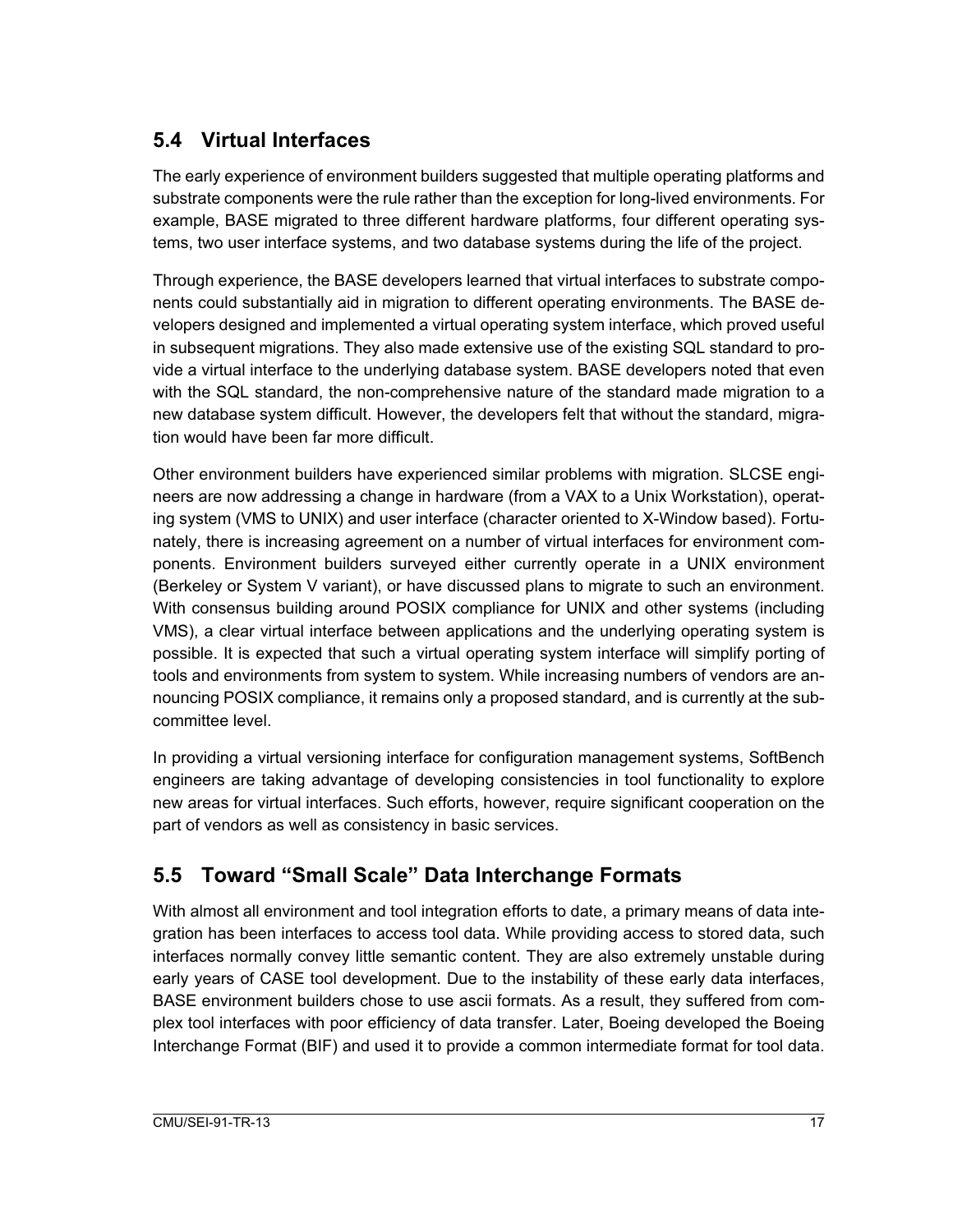The specialization of BIF to the Boeing environment and process allowed for the encoding of a limited degree of semantic information.

Currently, the CASE tool industry is focused on large-scale data interchange standards such as the CASE Data Interchange Format (CDIF). However, since they continue to address only the interchange of syntactic information, acceptance of such standards remains limited. Without a parallel transfer of semantic information, the benefits of CDIF are not clear to vendors. Other lower-level, smaller-scale, and domain-specific data interchange formats have been extremely successful in providing data interchange within a limited class of tools. One such successful standard is Postscript, which now is used almost universally by documentation systems. Another low-level standard generating interest is the Tagged Image File Format (TIFF), developed by Microsoft to simplify the transition of raster graphics between tools.

While evidence suggests that small-scale standards are not a panacea, some organizations currently building environment frameworks have expressed particular interest in them. They feel that acceptance of such standards can provide the mechanisms necessary for higher levels of integration, while circumventing some of the conflicting interests and limited benefits that make standardization of large-scale data interchange very difficult.

#### **5.6 Consensus on User Interfaces**

The "early" environments, including BASE and SLCSE, had a particularly hard time providing a common user interface across all tools in the environment due to the uneven maturation and acceptance of workstations with bit mapped displays and windowing systems. BASE and SLCSE were forced to operate in "mixed" environments with character-oriented and bitmapped display technology evident in both hardware and tool design. Thus, the VMS character-oriented environment SLCSE was required to extract information from tools which ran on bitmapped displays.

The subsequent, almost universal adoption of bitmapped displays and the X Window system has simplified the problem of presentation integration for environment builders. Some environment and tool builders questioned indicated that the X Window System, along with the Motif toolkit, provided an adequate level of presentation integration.

Even with universal adoption of X Windows and Motif, presentation inconsistencies between tools are likely to persist. While Motif specifies the format of pulldown menus, it does not specify a standard for the contents of pull down menus or for the operations included in each menu. Thus, it is likely that individual tools will utilize different, and at worst, conflicting menus, operations, and control sequences. For Apple Macintosh-like consistency of user interface, additional levels of standardization are clearly necessary.

#### **5.7 Isolation of Services from Tools**

In spite of numerous differences in technology and implementation, BASE and SLCSE share a common view of the operating environment for tools. Both efforts reflect the more batch and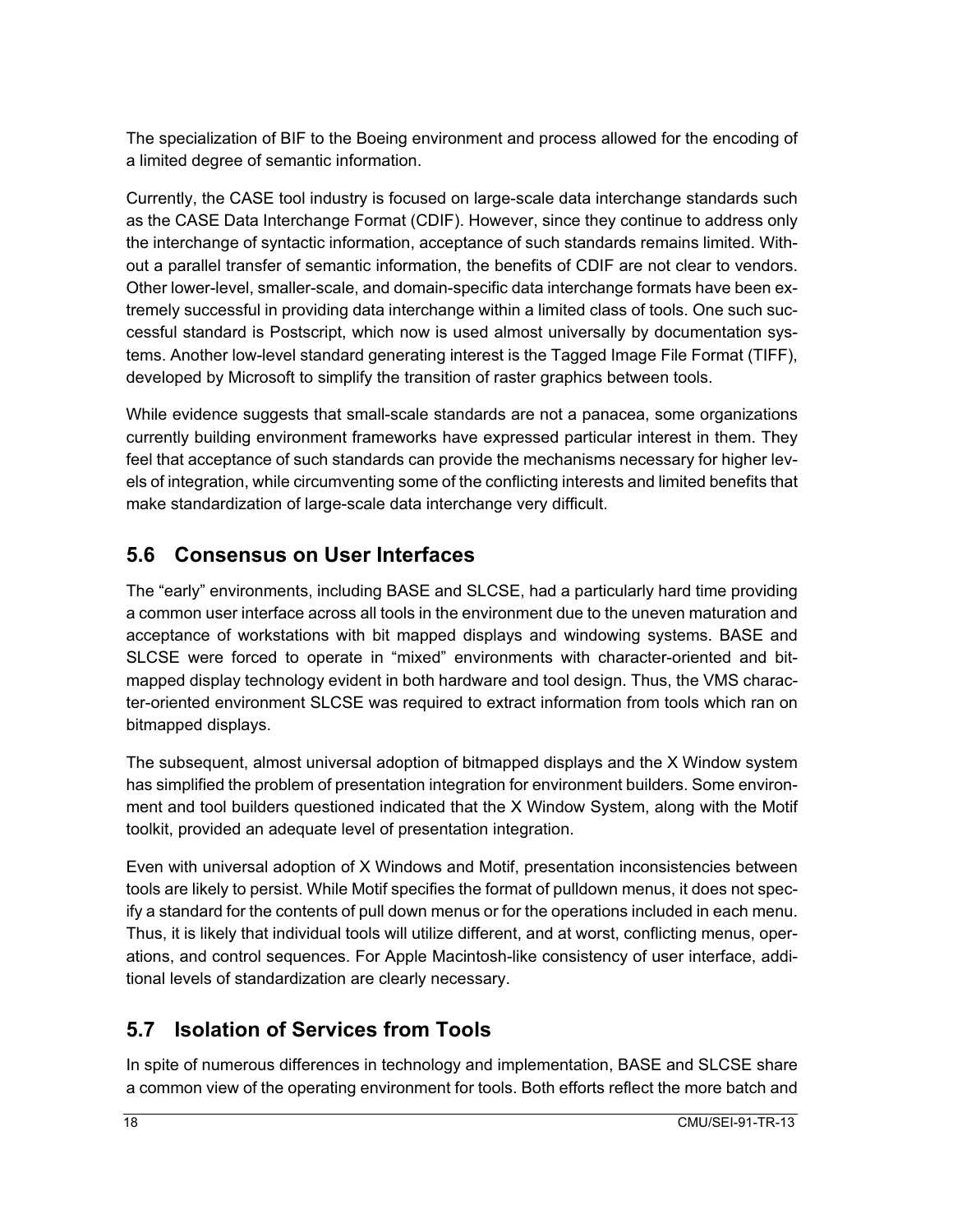character-oriented, less interconnected computing environments of the recent past. Both have suffered at times from limitations imposed by proprietary operating systems.

In many ways, the environment in which BASE and SLCSE were developed contrasts sharply with the current computing environment which is spawning a trend toward tool federations. The open systems approach toward computer systems and networking that snowballed during the late 1980s has led to general concurrence on an operating system (POSIX), mechanisms allowing applications using different protocols to communicate (XTI), and windowing environments (X Window System).

Perhaps most significant about the development of such open standards is the model that their adoption can provide to the tool community. Prior to the acceptance of X Windows, the provision of windowing services was often deeply embedded within, and unique to, each individual tool. The X Window System removes the responsibilities of windowing from the tool, and in doing so provides a classic example of the separation of the producer of a service from a consumer of a service. The client-server model provided by the X Window System allows the application to be executed on a device distinct from the device providing the windowing environment, leading to a form of application portability whereby a single application can be accessed from different platforms and architectures.

The Atherton Software Backplane and Hewlett Packard SoftBench are both rooted in the client-server approach to computing environments which has developed with open systems architectures. Both frameworks attempt to remove integration services from the domain of individual tools and instead provide such services as part of the framework. Atherton differs from SoftBench primarily in the service orientation (data management vs. tool control), and in the degree to which the client-server philosophy is adopted. Atherton attempts to provide both data management and control integration in a single framework revolving around an objectoriented database.

Unlike Atherton, Hewlett Packard chooses to isolate data management and control integration facilities as individual services, providing for independent development and replacement of the underlying database as technology matures. Hewlett Packard is further extending the service concept by providing a virtual interface for version control. A conceptual model for many such separate service domains is provided by [13].

#### **5.8 Better Control Mechanisms**

Control integration in the early environment BASE was provided by simple, script-driven spawning of batch processes. These mechanisms were primarily used for the periodic collection of data from individual tool databases, and for generation of documents and reports. The tools from which data was collected played at best a passive role in the process and in many cases played no role at all. Tools did not notify other tools of their actions and were often ignorant of the presence of other tools.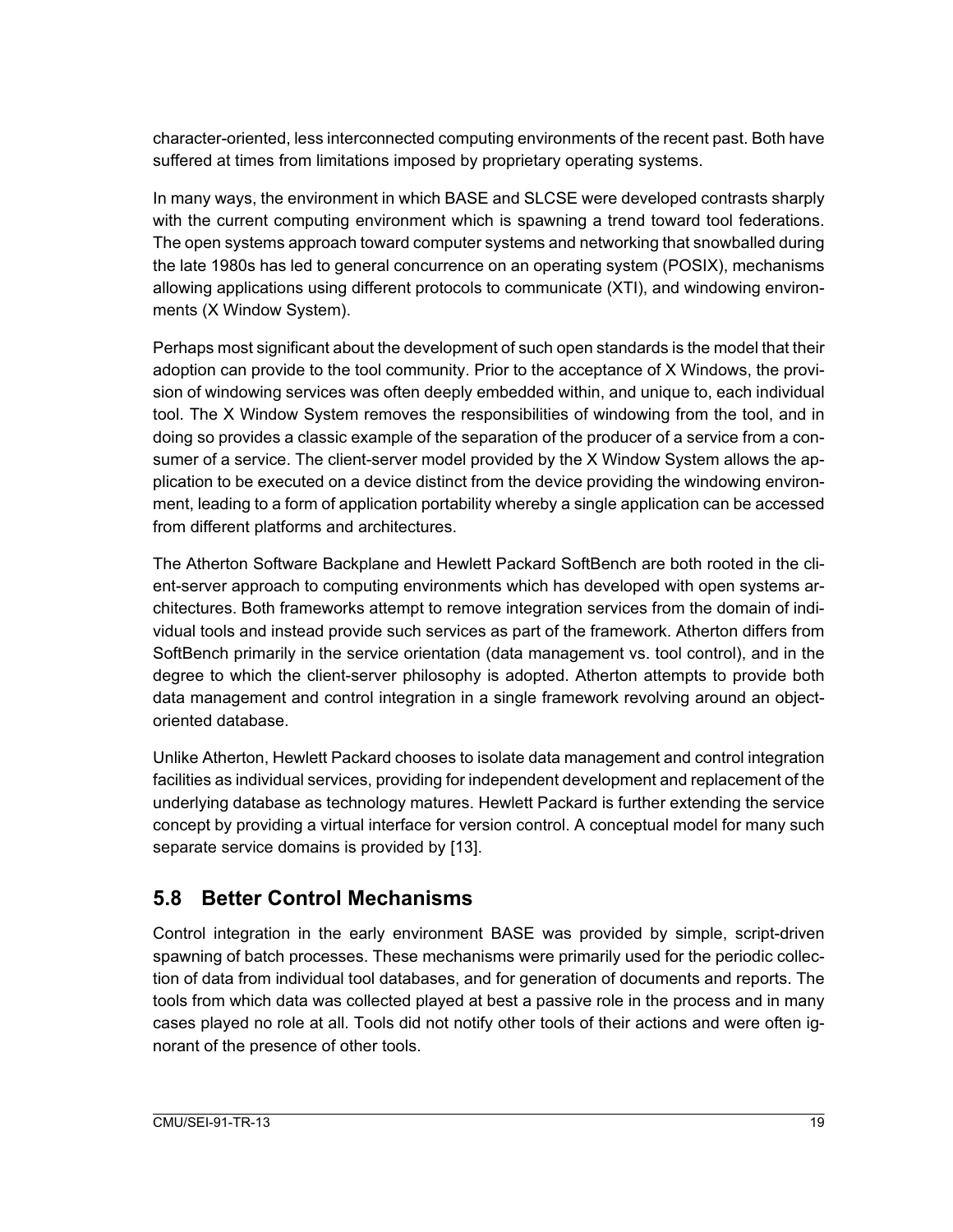Surveyed environment builders and tool builders at workshops indicated that they have begun to adopt mechanisms which provide for more direct coupling of tools in heterogenous computing environments. Two such mechanisms are remote procedure calls (RPC) and Active Links.

RPCs are essentially the combination of a call protocol and a common data format. They represent a mechanism of invoking tools services distributed across heterogenous networks. By hiding the details of network computing, applications can tap into services provided by other applications which were previously unavailable. Service calls across applications appear similar to calling a local function. RPC mechanisms potentially allow the splitting of applications into smaller independent services.

Unfortunately, tool and environment vendors indicated that individual tool support for RPCs varies widely. Not only do tools differ in basic support for RPC (many tools offer no support), but no conventions have been established for the type of processing which should be remotely available. Environment and tool builders felt that such conventions will likely be specific to the type of tool, but may also be specific to the domain of the application program built with the environment (those domains which require MIL-STD-2167A compliance may enforce different conventions than those that do not).

Active Links provides a mechanism by which a tool can exert control over another tool to create the illusion of common data locality. They were originally conceived as a way of guaranteeing that the version of a picture or other insert in a document was the latest version available. Once an active link is established between an original document and the external source, any changes to the external source are reflected automatically in the original document.

Competing active link technologies are currently available in the FrameMaker and Interleaf documentation systems. FrameMaker's Live Links allows straightforward creation of links between tools supporting the Frame Technology format. Interleaf's Active Document format requires no special support from external tools, but is more complex to implement, since embedded programs are placed within the Interleaf document. With these programs, Interleaf documents can modify and format input data, protect themselves from unauthorized access, provide user-dependent views, and distribute themselves to reviewers.

The first system-generalized application of Active Link technology may not appear in Unix environments at all, but rather on personal computers. Apple now offers capabilities that link many Mac applications. In addition, Microsoft is developing a technology which will eventually provide transparent Active Links between IBM and Apple products.

#### **5.9 Support for Software Process**

Early environment integration attempts, represented by BASE, provided only primitive support for the software process. BASE encoded those portions of the Boeing BSWS-1000 process model primarily concerned with document structure into a set of standardized interfaces for tool invocation and into special integrating tools for producing documents and reports. The environment user interface rigidly enforced the original BASE process model.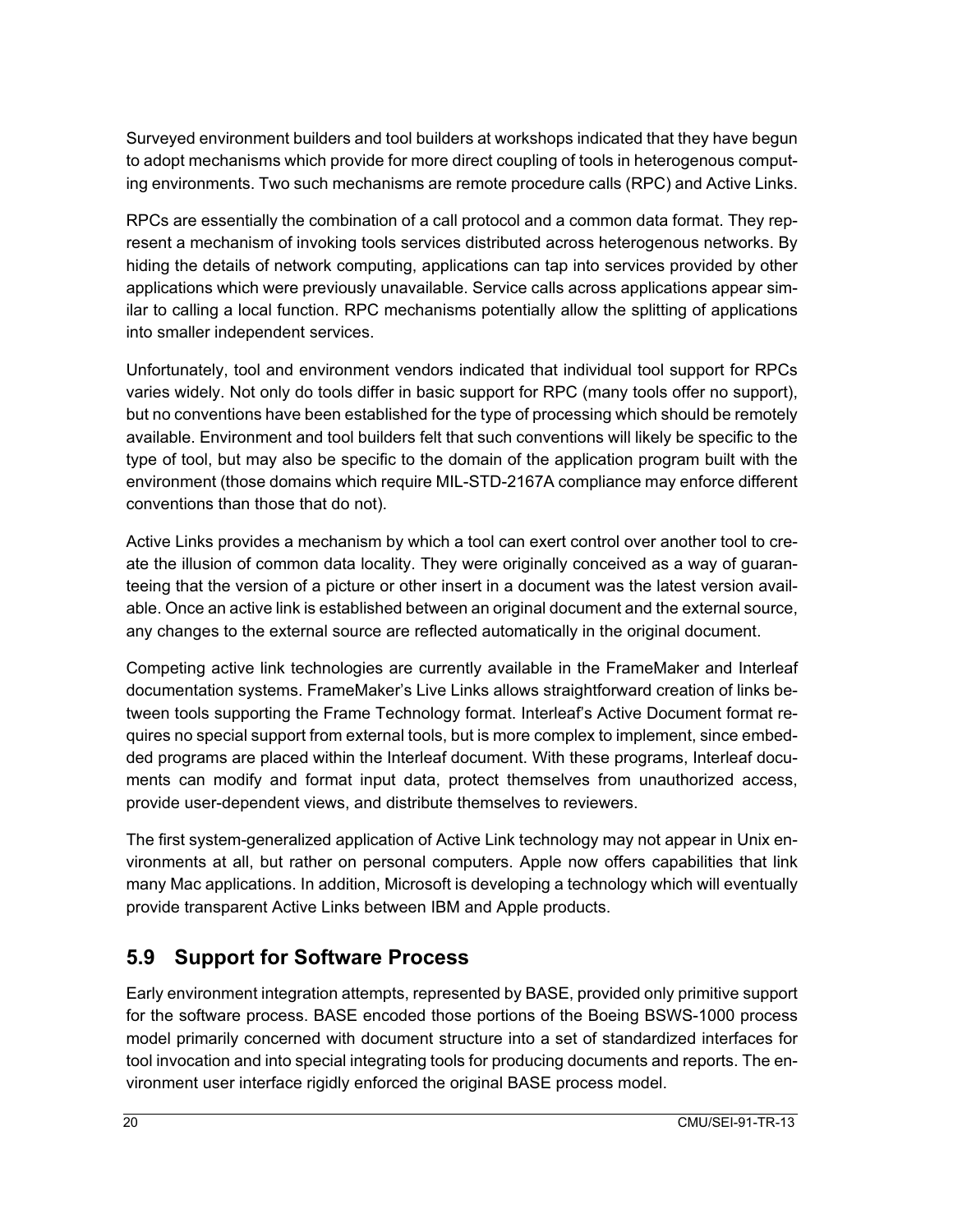Boeing's experience with this BASE encoding of the process model has not been entirely favorable. Because of the limited scope of the integrated environment (primarily oriented toward documentation artifacts), large parts of the development process remained outside of the BASE realm, thereby reducing the level of automation possible. In addition, orientation toward project deliverable in the original BASE models led to significant data redundancies. BASE developers also found that, due to individual preferences, hardware and software environments and special requirements of a funding agency, individual projects often required unique process and document support. Due to user dissatisfaction, Boeing later remedied the problems of data redundancy and a too-rigid process model by providing a stronger centralized database mechanism and removing the rigid encoding of the process model from the BASE user interface.

SLCSE, like BASE, has chosen to encode process information in the user interface and database. SLCSE, however, uses a more sophisticated, information-driven data model and provides a greater degree of flexibility in process support. The SLCSE database contains hundreds of object types, and thousands of relationship types derived from MIL-STD-2167A. An information-driven approach, which models low-level entities specified in MIL-STD-2167A rather than specific documents, was chosen to avoid data redundancy.

In SLCSE, multiple techniques are available to modify the encoded process model. The Winnie and Moo tools can be used to aid in the generation and modification of (character-oriented) user interface menus. In addition, approximately 17 roles derived from the Software Technology for Adaptable Reliable Systems (STARS) Operational Concept can be chosen to provide unique access control characteristics. However, most significant is the separation of the environment database into two separate databases for environment framework support and project support.

The environment framework database is designed to be relatively stable, and contain information about nodes, users, and tools common to all projects. The project database is designed to contain information unique to a project, and is expected to be heavily tailored. The two databases are both logically and physically separate for conceptual consistency and performance.

Unfortunately, since SLCSE has yet to be used in full-scale development, it is unclear how effective and well received the SLCSE process model will be. However, developers experienced with the SLCSE database have noted that due to unexpected complexities in modifying existing database schemas, a very small environment schema should be developed, and a new project schema should be built for each project.

VADS APSE, utilizing the Atherton Software Backplane, also provides process integration primarily through the user interface and database schema. Unlike SLCSE, Atherton provides a relatively well-developed mechanism to control the actions of individual tools through the environment object database. Relationships within the object base are used to encode the process model by specifying processing that should occur before and after an event. The Verdix designers have rejected the embedding of a specific process model such as MIL-STD-2167A.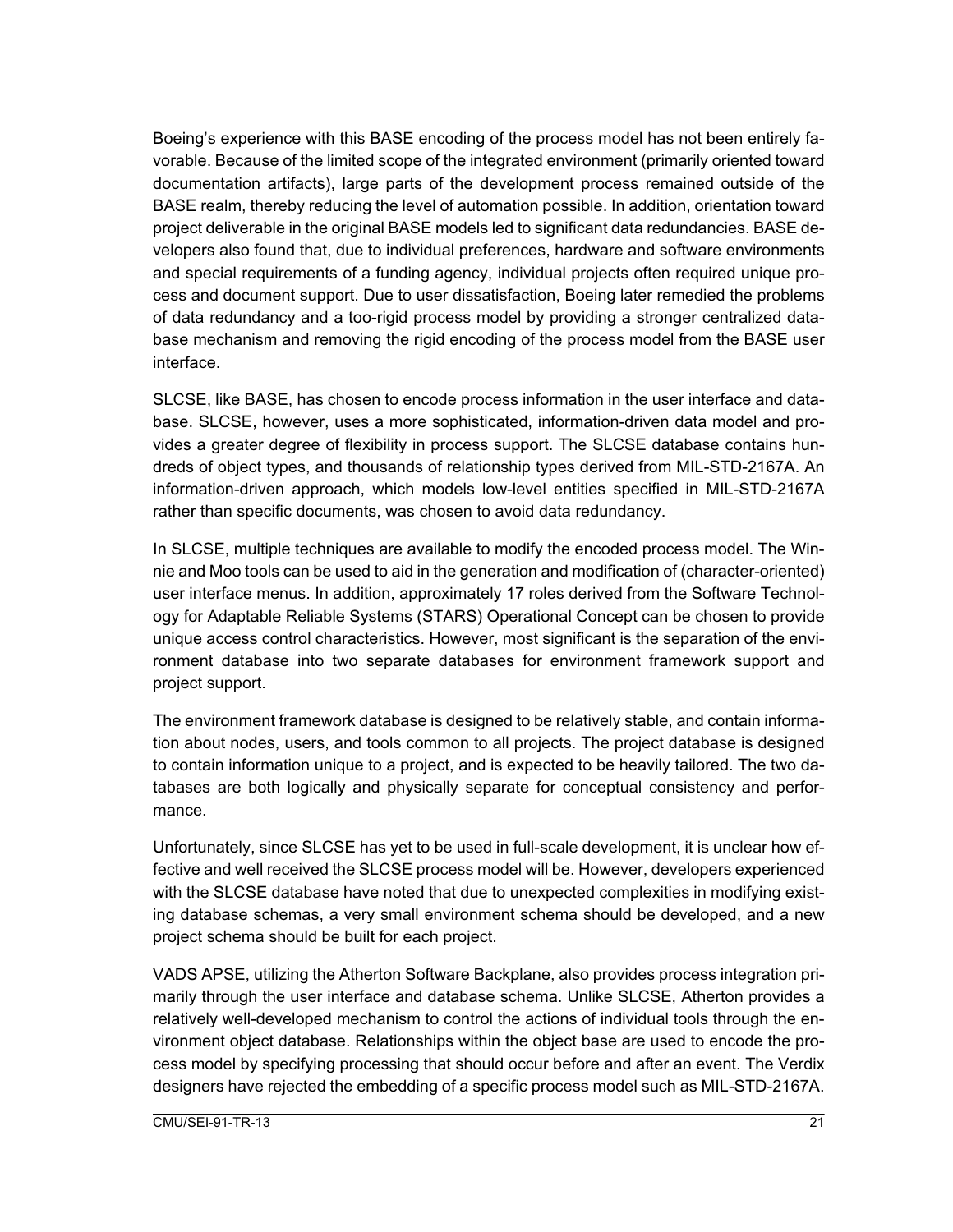They intend to provide such specific process models as a value-added service built on top of the core VADS APSE toolset.

HP SoftBench focuses on the control aspects of process integration. In addition to providing user interface support for user-defined processes, it provides a mechanism to notify (and initiate, if necessary) other tools in the environment of user-specified events. It is unique among the environments studied in that does not attempt to provide process integration through a data model. SoftBench developers chose to ignore data encoding of a process model due to the perception that environment database technology has not matured, and universally accepted data models have not been developed. Commitment to a specific data integration technology would be premature for these reasons.

#### **5.10 Better Framework Support**

Discussions with environment builders and workshop attendees indicate that tool integration frameworks have become viable due to the maturation of individual tools and the development of new database technologies. These new technologies, along with the booming tool marketplace, have encouraged large system integrators such as the Hewlett Packard, IBM, Digital Equipment, and Texas Instruments to enter the integrated tool marketplace. Other tool vendors, such as Verdix, have begun to integrate their tools and the tools of others with existing commercial framework services. The presence of such large vendors may indicate that a market shakeout has begun. In fact, engineers for the commercially-funded efforts surveyed (Hewlett Packard SoftBench and Verdix VADS APSE) expect the tools market to coalesce around a relatively few framework technologies.

Maturing database technology, as demonstrated in the SLCSE, VADS APSE, and also in PCTE environment efforts, has made support for increasingly complex data models feasible. The entity relationship data model supported by PCTE, along with the Object Oriented (OO) model supported by Atherton, are providing new, but unproven, possibilities for environment database management.

These advanced database technologies share a common characteristic of associating data with relationships and operations. In doing so, advanced databases provide a mechanism to establish relationships between tools. The database can become an intermediary in the environment, and lessen the need for environment knowledge on the part of individual tools. Semantic interpretation of information must remain in the domain of individual tools, however.

Both VADS APSE (Atherton) and SLCSE use advanced database interfaces. While VADS APSE uses the Atherton database to encode relationships between the coarse-grained artifacts of tools, SLCSE extracts information from individual tool databases, and encodes relationships between finer-grained objects. VADS APSE also attempts to make extensive use of the controlling capabilities of the database. The Atherton database underlying VADS APSE is used to associate controlling actions with operations on data objects in the object base. SLCSE uses an entity relationship database interface, built on top of a commercial relation da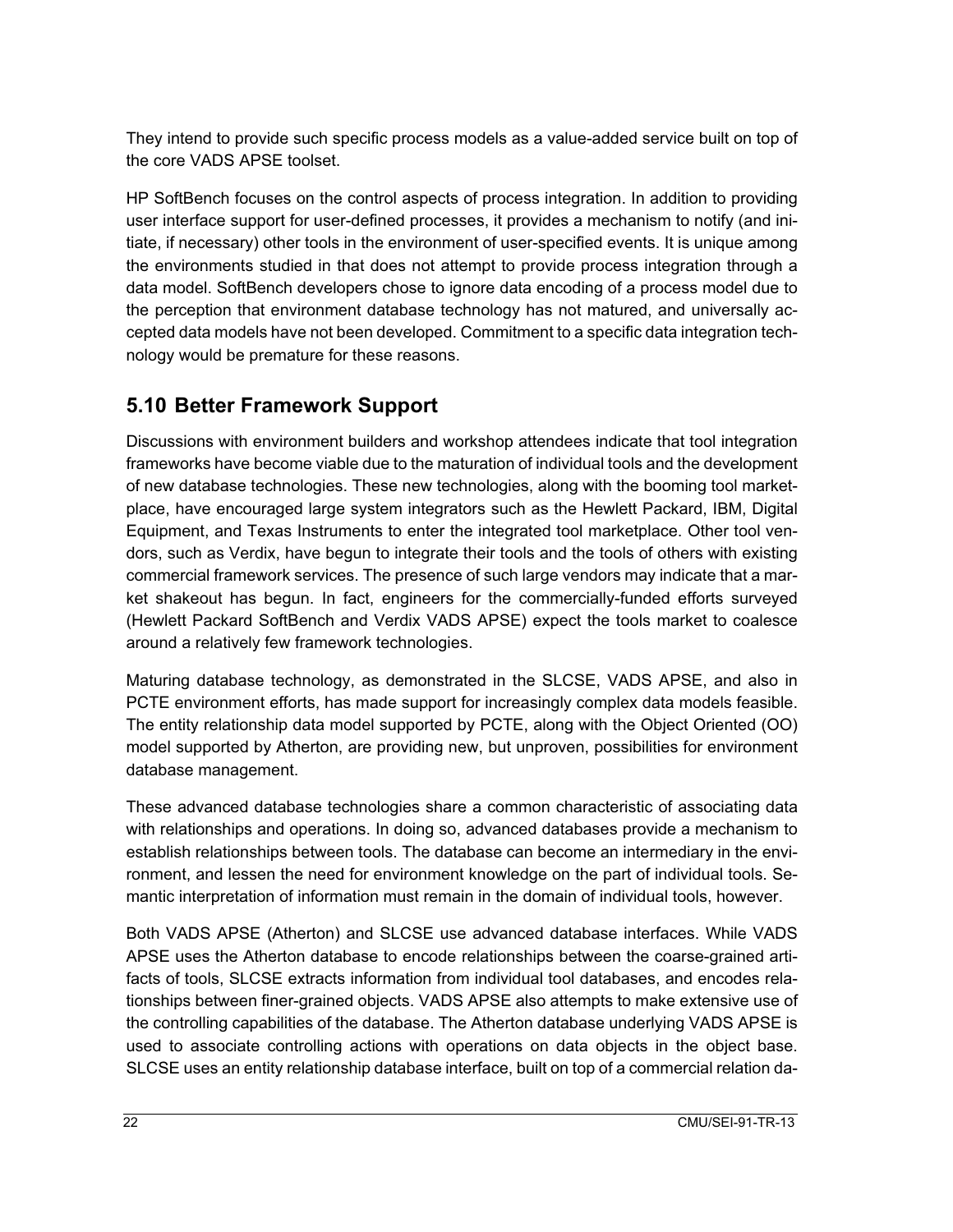tabase, primarily to associate data objects for traceability, impact analysis, and document generation.

Unfortunately, such database technology is only beginning to be used actual development projects. Implementing a data model based on MIL-STD-2167A, SLCSE has generated great interest, but is now only in a testing phase. The VADS APSE effort represents one of the first commercial attempts to use the Atherton Software Backplane as an integrating framework for a large-scale development environment. PCTE has been primarily used for small-scale research-oriented projects in Europe, and is only now generating interest among U.S. based environment developers, such as Hewlett Packard.

Hewlett Packard's SoftBench product represents a different approach to providing an integration framework, in which the forms of integration primarily concerned with tool control are provided as services separate from the environment database. The separation of data integration and control integration make SoftBench potentially compatible with a number of underlying databases. The decision to separate data and control services from the underlying database technology is apparently motivated by concern about the immaturity of environment database technology.

As with the Atherton Software Backplane, sequences of control actions can be specified in SoftBench, and associated with other events. In the SoftBench scheme, however, tools play a more active role in control integration. The SoftBench approach decidedly moves toward a revised schema in which tools are active agents in the integration environment, and as such are expected not only to send information about actions, but also to actively listen for information and requests from other tools.

#### **5.11 Improved Data Flow Mechanisms**

The earliest environments, including BASE, rely on the manual movement of data into the centralized database. In BASE, movement of data into the centralized database is accomplished by periodic execution of a batch process which extracts data from tool databases and stores it for subsequent processing. Movement of data from individual databases to the centralized database primarily occurs when the project is attempting to deliver a milestone document, or when specific information about the project is required. Consistency of data in the central database was maintained by the enforcement of policies for data updates. Such policies relied on manually enforced processes, supported by processes encoded in the BASE user interface. The central database provided little support for maintaining data consistency.

Migration of data to the SLCSE environment continues to be primarily accomplished through manual check-in of data. Like BASE, there is little environment support to guarantee that all data in the central database reflects the most current state of data in individual tools. Also like BASE, the database is not intended to be used for interactive development, but rather to reflect snapshots of a system at specific points in time. Thus in BASE as in SLCSE, individual tools continue to be the primary medium for designing and building a system in which data is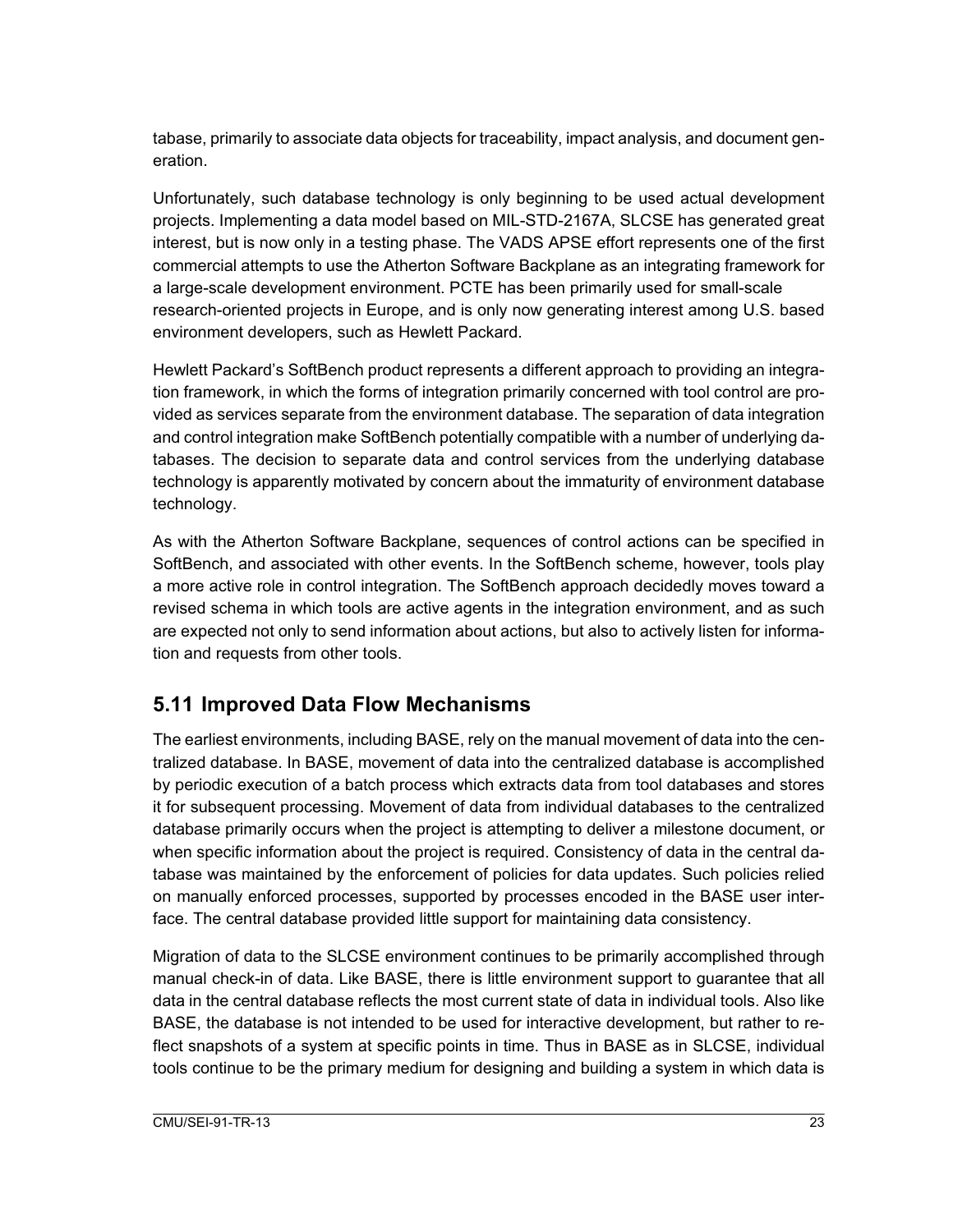collected into the central database to support special integrating tools such as document generators and impact analysis tools. However, SLCSE uses more advanced database technology to provide for better consistency checking in central database data.

An advance on this simple data migration mechanism used by BASE is offered by the VADS APSE environment. Rather than requiring manual migration of data from individual tools to the central database, VADS APSE automates data movement. When data is migrated to the central database from individual tools, other related data is marked for potential inconsistency, depending on relationships established between the objects. The automated mechanism for data migration potentially can make integration more seamless, and the presence of the central database more transparent.

#### **5.12 Toward Finer Granularity of Data**

The products or objects produced by individual tools that are directly available for transport to other tools have changed little over time. Both the earliest environment efforts, represented by BASE, and the latest efforts, represented by VADS APSE and SoftBench, complain that the available artifacts are primarily course-grained objects that reflect convenient units of information for representation in the tool database. In many cases, the units of information available are directly reflected in the physical organization of the tool database, e.g., one bubble in a dataflow diagram is stored per data file. Unfortunately, such course-grained data may be incompatible with the intentions of integrators, who often wish to access data at a finer granularity.

Faced with the problem of integrating coarse-grained data from individual tools into a unified database useful for the processing of integration tools, environment builders appear to have employed three approaches:

- Extract whole data objects from individual tool databases for incorporation into the central database.
- Decompose course-grained objects into finer-grained objects for incorporation into the central database.
- Incorporate complete data objects by reference in the central database.

SLCSE and BASE integrators extract and decompose data objects to support the data model defined in the central database. This approach has been found to be limiting in two primary ways: first, many critical aspects of tool data are maintained internally as conventions, or in other formats that proved difficult to interpret, and second, each individual extraction required intensive effort to implement and maintain. Often, when data is extracted, information is lost. Even in those cases where individual tools are designed to ease data extraction, contextual data is hard to maintain.

VADS APSE developers have chosen the approach of directly incorporating tool data objects by reference into the central database. While this approach eliminates the need for individual processing to support extraction, it does little to provide a finer level of granularity where it is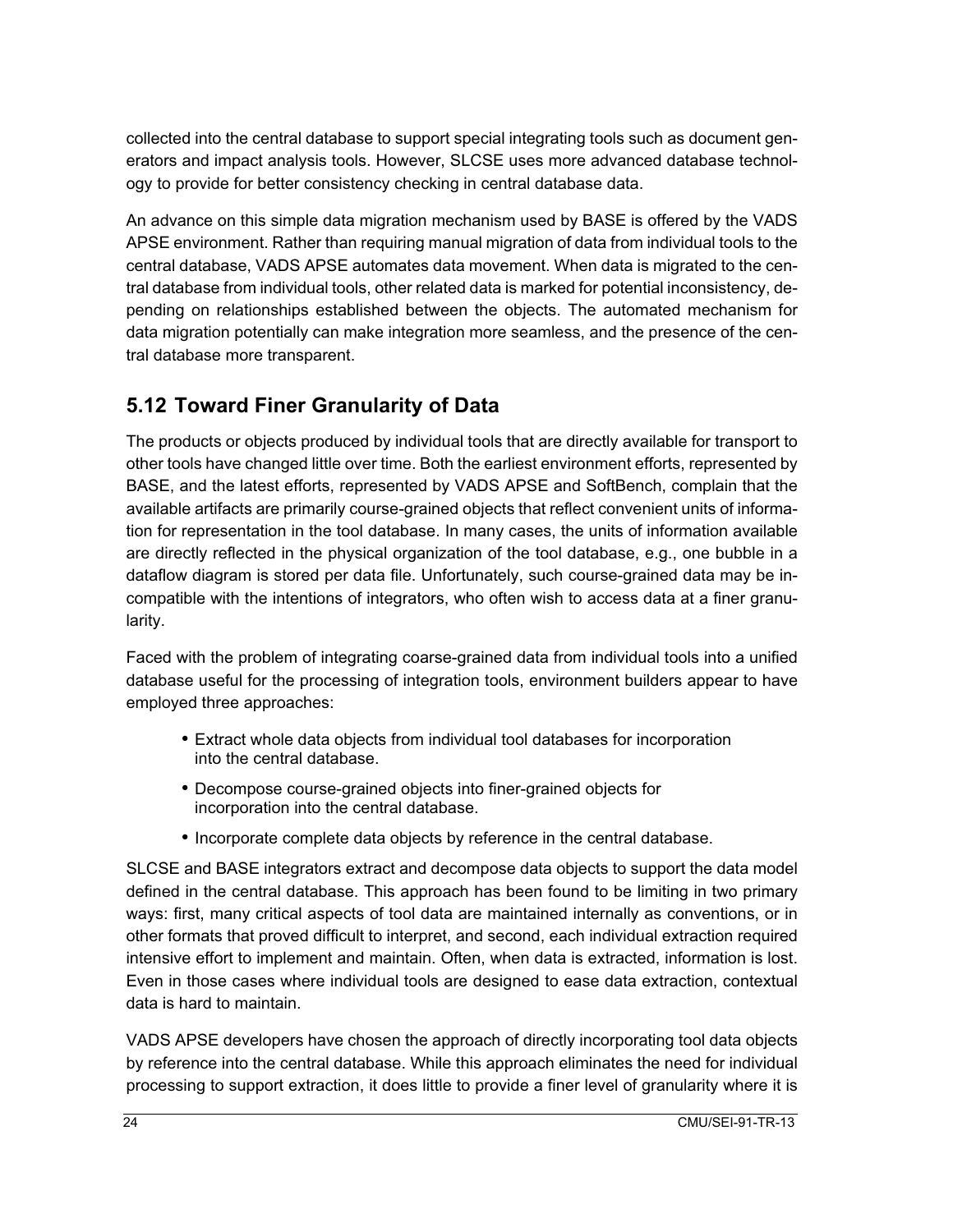needed. VADS APSE developers have indicated that where finer granularity is necessary, filters will be developed.

Some very recent advances have been made in providing fine- grained access to data items, particularly among tools that claim to be constructed with "open architectures" such as Interactive Development Environment's Software Through Pictures, and the Procase Smartsystem. These tools have adopted strong programmatic interfaces that allow access to many of the data objects available within the tool. Procase, by way of a strong object orientation, claims to provide access to all objects and actions available within the tool. Unfortunately, fine grained access is only available from within the Procase Smartsystem tool set.

#### **5.13 Support for Programming-in-the-Large**

Historically, support for programming-in-the-large, including configuration management support, partitioning schemes for tool data, and project management support, has been a function of individual tools. Unfortunately, the support offered by individual tools appears to be inadequate. BASE developers maintain that they have on occasion exceeded the capabilities and capacities of every tool in the BASE environment.

The BASE environment itself provided little or no configuration, database, and project management support to facilitate the development of large systems. Relying almost exclusively on individual tool support, BASE developers found that tools must provide mechanisms to partition the tool database into multiple related databases on different devices. Unfortunately, few tools provided such mechanisms. Operations on the unified (non-partitioned) databases of tools proved impossible due to tool failure, or high cost of access time.

The consensus among tool vendors at SEI workshops generally supports the views of BASE environment builders. Tool vendors similarly feel that individual tool mechanisms to support programming-in-the-large are inadequate. They cite limitations within individual tools, variability between tools, and a lack of agreement on a development model as major causes of failure to scale up when tools are integrated.

More recent environment efforts often provide multilevel support for programming-in-thelarge. In SLCSE, the central database is logically and physically separated into two distinct databases for conceptual consistency and improved performance. Configuration management support is also provided, but only for data that has been copied into the SLCSE database. A large majority of multiuser support, however, remains in the domain of the individual tools within the environment. Individual tools continue to maintain their own databases, and therefore the problems of scalability identified by BASE developers will continue to exist.

Integration frameworks such as Atherton Software Backplane are attempting to provide an additional layer of support for programming-in-the-large on top of the support offered by individual tool vendors. According to VADS APSE developers, integration of tool configuration management support with framework support has been straightforward. In many cases, Verdix chose to ignore the individual tool's capabilities in favor of those provided by Atherton. It was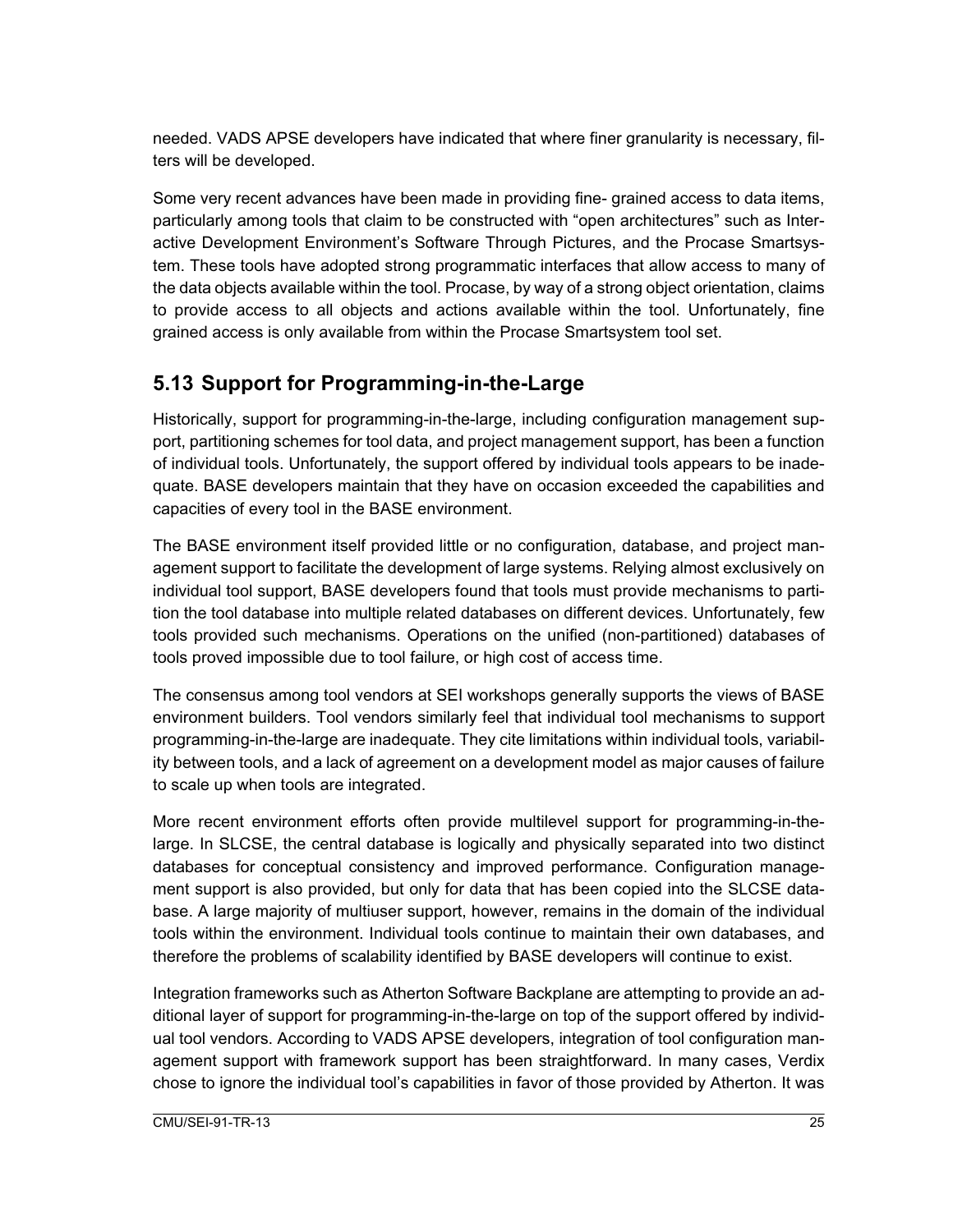not difficult, however, for Verdix developers to envision scenarios in which such integration may not be simple, particularly when individual tools maintain strong control over configurations and development models, or when they are tightly integrated with other tools providing configuration management.

Hewlett Packard's BMS system in Softbench is clearly designed to provide support for distributed tools, thus providing a useful mechanism for partitioning of tools and data. In keeping with the design philosophy of separation of services, however, Softbench provides no internal configuration management capability. Instead, Softbench offers integration with third-party tools providing such support such as Softool. It is not clear whether tool vendors will be willing to forego internal configuration management and partitioning mechanisms in favor of services provided directly and indirectly by Softbench.

#### **5.14 Difficult Transition Issues**

According to all surveyed environment builders and Case tool vendors, it is difficult to help organizations adopt CASE environment technology. Not only is the actual technology extremely costly, but it also requires a substantial modification to the manner in which the adopting organization does business. Some experts indicate that while the new technology is being adopted, productivity in the adopting organization may actually decline.

Among the surveyed organizations, only Boeing has substantial, long-term experience in transitioning the environment to users. The cost of the transition effort at Boeing was initially grossly underestimated, but now represents a large portion of the BASE budget. The BASE group is now involved not only in training, but also in the early planning stages of projects which will use the tool set.

Representatives for both the VADS APSE and HP SoftBench environment efforts expressed a good understanding of the costs of tool and environment adoption, and the importance of vendor participation in the adoption process. Both organizations offer or intend to offer considerable training and consulting help. It can be expected that such help may be particularly important to customers of the HP SoftBench product, which attempts to provide control integration mechanisms. VADS APSE customers may experience less upheaval in day-to-day activity, as the core toolset revolves around the well-understood compile-link-debug cycle. Verdix planners intend to function as integrators to provide more complete environment capabilities. Interest in the integrator role is also expressed by vendors of traditional analysis and design tools, such as IDE and Cadre Technologies.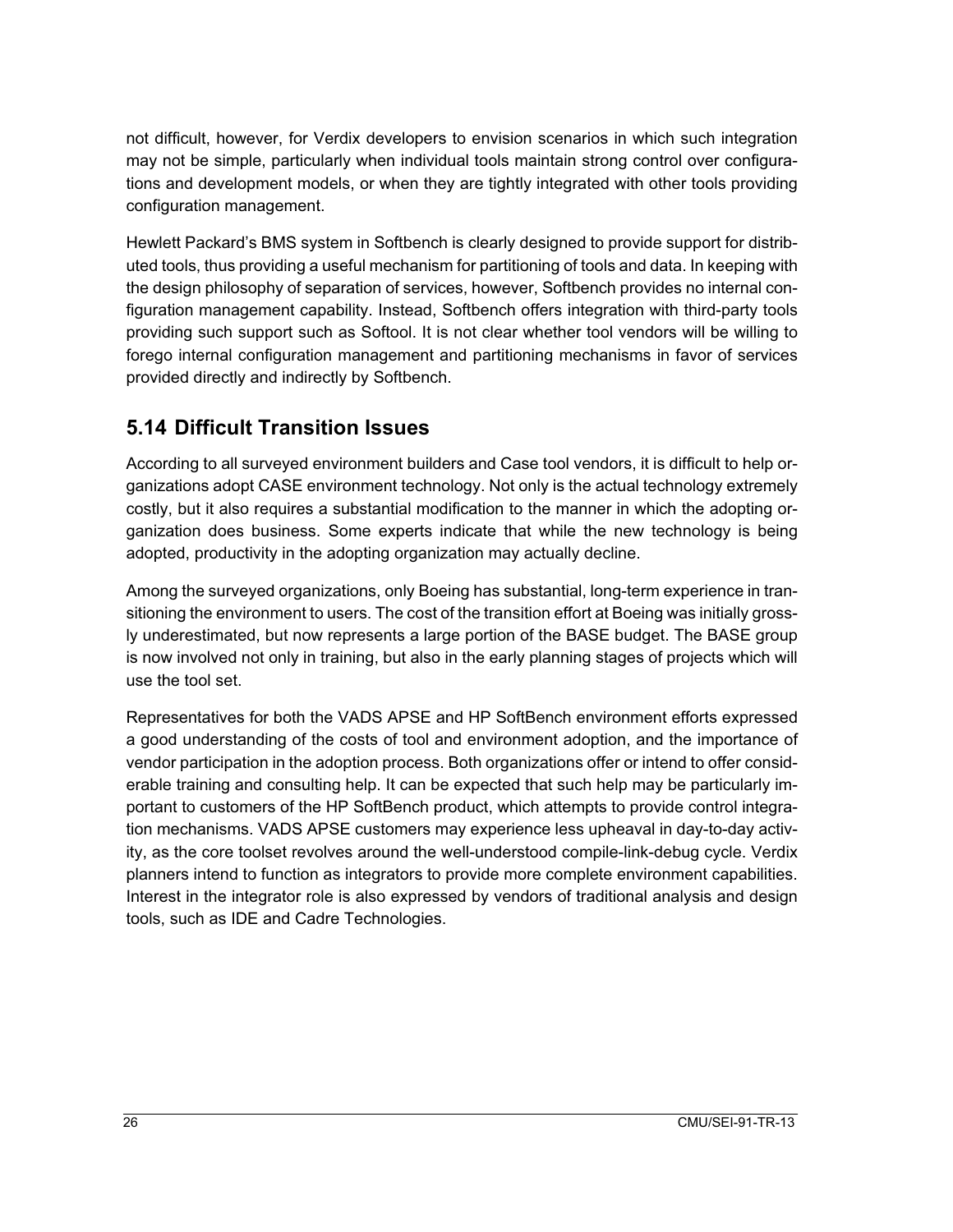## **6 Discussion**

#### **6.1 Current Tool Standardization Efforts**

There are a large number of tool interconnection standards efforts currently in progress, ranging from extremely low-level standards to CASE-specific integration standards such as CDIF, PCTE, CASE Integration Standard (CIS), and A Tool Integration Standard (ATIS). They include government-backed, industry, and ad hoc standards efforts aimed at data management, tool portability, tool integration, and tool architecture. Among these efforts, no single standard is likely to supercede all other standards and independently guarantee future environment integration. Lessons from previous tool and environment integration efforts indicate that even old, low-level, and at first glance marginally relevant standards such as ASCII, Postscript, and SQL can prove important in tool and environment integration (a list of useful or potentially useful standards identified by the surveyed environment builders is provided in Appendix I). New standardization efforts are also likely to provide useful but not all encompassing pieces of the environment integration puzzle.

Unfortunately, the large number of standards efforts has confused tool vendors as well as tool users. As a result, vendors either show unwillingness to support any specific standards effort, or they choose to participate in several conflicting efforts in an attempt to "hedge their bets." This choice reduces the risk that the vendor will adopt the "wrong" standard and also enhances the possibility that existing tool interfaces will approximate the (yet to be agreed upon) standard. While enhancing the position of the individual vendor, this posture actually lessens the probability of success for any specific standard effort by splitting the resources and commitment of the vendor.

With the large number of ongoing standards efforts, it will be extremely difficult for any group to participate in each one, or even to select which efforts among many others offer the greatest probability of success. As a result, de facto standards, based primarily on market clout, will likely emerge as major computer and tool vendors recognize the available market for integrated environments and become increasingly pessimistic about the chances for success of any specific standards effort. These de facto standards will likely incorporate characteristics of one or more of the proposed CASE standards.

The current and pending lack of homogeneity in environment integration standards will likely mean that interoperability between differing technologies and frameworks will be critical. Environment frameworks must be adaptable to a wide range of component technologies. For example, a framework must be adequately flexible to utilize relational, entity relational, and OO database technology, as well as multiple RPC and Active Link mechanisms.

If tool and environment users are to retain the gains made in the ongoing open systems movement, interoperability must also be insured between the surviving multiple, corporate-backed integrated environments and environment frameworks. At least one environment builder sur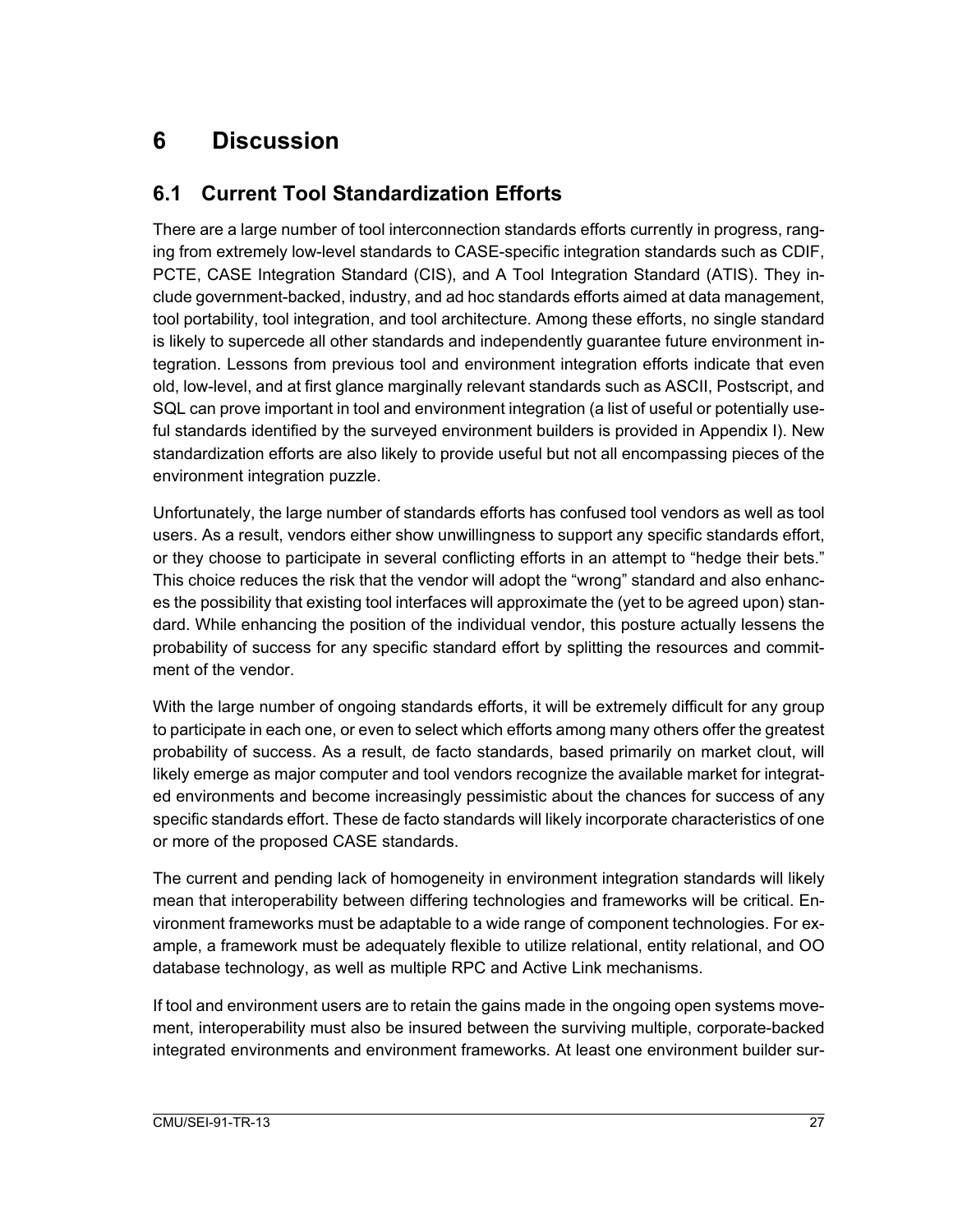veyed has already begun to consider integration between PCTE and Atherton-based standards.

#### **6.2 Mechanisms vs. Process**

The tool and environment vendors involved in various coalition- and federation-style integration efforts are clearly making significant progress in the development of mechanisms to support integration. This progress is readily apparent in coalition-style integrated environments, in new technologies for environment frameworks, and in such technologies as RPC and Active Links. While such technologies are necessary for integration, it is becoming increasingly apparent to environment builders that they are not sufficient for the production of a useful SEE.

What has been elusive so far in integration efforts is a consensus on how best to support process integration, and what processes are best to support. Surveyed environment builders reported many problems with process integration and few solutions. For example, from BASE and SLCSE efforts we can learn that the tightest level of process integration is available if the domain is limited. For BASE, a limited domain based on the Boeing methodology meant that more semantic information could be encoded in BIF, and subsequently made available for other tools. In addition, tight user interface enforcement of policy was possible. Unfortunately a second lesson learned from BASE is that such tight enforcement of policy, particularly in the user interface, is not well received.

Environment efforts which are providing advanced mechanisms for process integration, such as VADS APSE and SoftBench, are also experiencing the same problems determining an appropriate process to integrate. VADS APSE developers have chosen to ignore the more contentious areas of process and focus on the relatively well understood development cycle. Hewlett Packard engineers expressed concern about identifying a process or small set of processes that would be acceptable to most software developers.

One clear focus for organizations wishing to provide a future SEE should obviously be clear definition of a process or set of processes which form the core of engineering activities. In addition to identifying such processes, organizations could begin by restructuring in-house tools to support process-providing environments. Among tool features that can support such encoding of an organization's software process are configurable menus, conventions for tool construction such that tools are organized around a number of service provision centers, and support for new process-encoding mechanisms like RPC and Active Links.

An organization can perhaps exert greatest influence on the direction of de facto standards efforts by influencing the direction of corporations currently involved in building environments, rather than by building unique environments. Our survey of environment builders suggests that support for software process is a foremost concern for both software organizations and for environment builders. This confluence of interest offers a unique opportunity to insure that the process concerns of the software industry are addressed in the products of environment builders.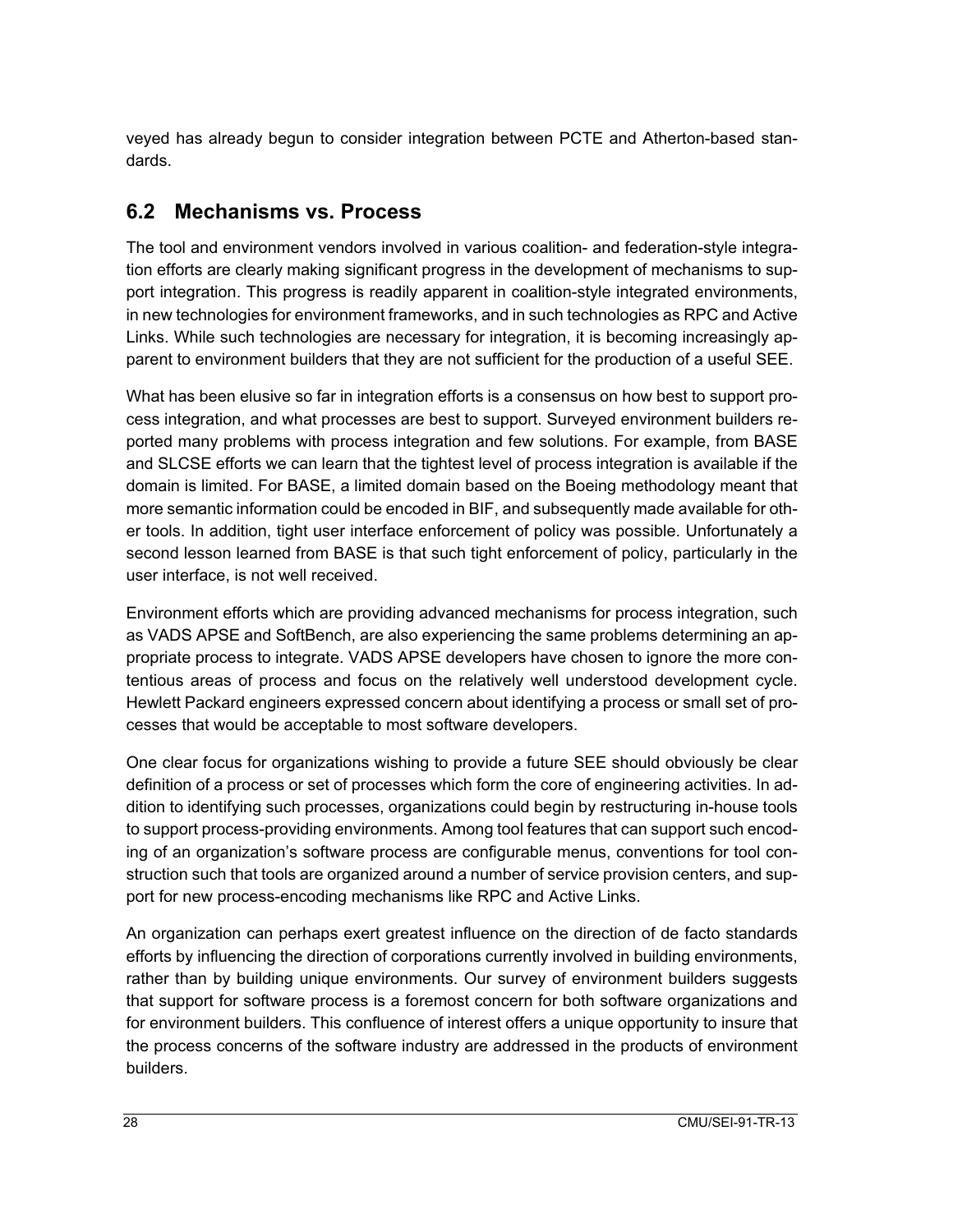#### **6.3 The Cycle of Technology**

The study of individual environment efforts has uncovered a phenomenon in which advancements in one of the various forms of mechanistic integration (data, control, and presentation) has led to a recognition of inadequacies, and subsequently new demands, on that same and other forms of mechanistic integration. Thus, when BASE developers working with tool vendors gained access to data within tools, it became apparent that the control and user interface mechanisms available were inadequate for a sufficiently flexible encoding of the Boeing process. In addition, access to the syntax of data pointed out the need for greater access to the semantics of data, as well as the need for new mechanisms to insure the consistency of data.

Likewise, as new data models, such as OO model, and new control mechanisms such as RPC and Active Links are becoming available, it is increasingly evident that the granularity of data available from tools is inadequate, and thus the programmatic interfaces of tools must be enhanced. However, increasing the granularity of data will increase the performance requirements on databases.

As new control mechanisms become increasingly available, tool vendors will be pressured to provide access to processing deeply embedded within the architecture of the tool. For example, an integrator may wish to gain control from a tool between the point where the user enters the command within the tool, and the corresponding action is carried out. A transfer of control at this point would allow the integrator to check for consistency across related databases prior to the tool performing the action. Unfortunately, few tools are currently structured to allow for the intercepting of requests between the user interface and the tool functionality. Such separation may be necessary for fine-grained control of the interactions between tools.

The increasing cycle of demands on integration mechanisms and individual tools may drive tool vendors toward support for a federated approach. It is unlikely that individual vendors can keep up with these increasing demands without reaching some consensus on services to be provided by a framework. Framework support will insulate individual tools to some degree from the implementation of underlying data, control, and presentation mechanisms, as well as from the operating environment. The consensus that has developed around the X Window System provides an early example of such framework support.

### **6.4 Tool Coalitions or Tool Federations?**

Analysis of the integration efforts carried out by environment builders and tool vendors indicates that they are trying to solve multiple problems, including the integration of tools, the development of a supporting framework, identification of standards to provide for tool replacement, and the provision of portability for the integrated environment. The primary differences between IPSE approaches, tool coalition approaches, and tool federation approaches are greatly determined by where emphasis is placed in solving these problems.

The IPSE approach focuses on the provision of services by the environment. Tools were perceived as subservient to, and entirely dependent on the environment. By this separation of the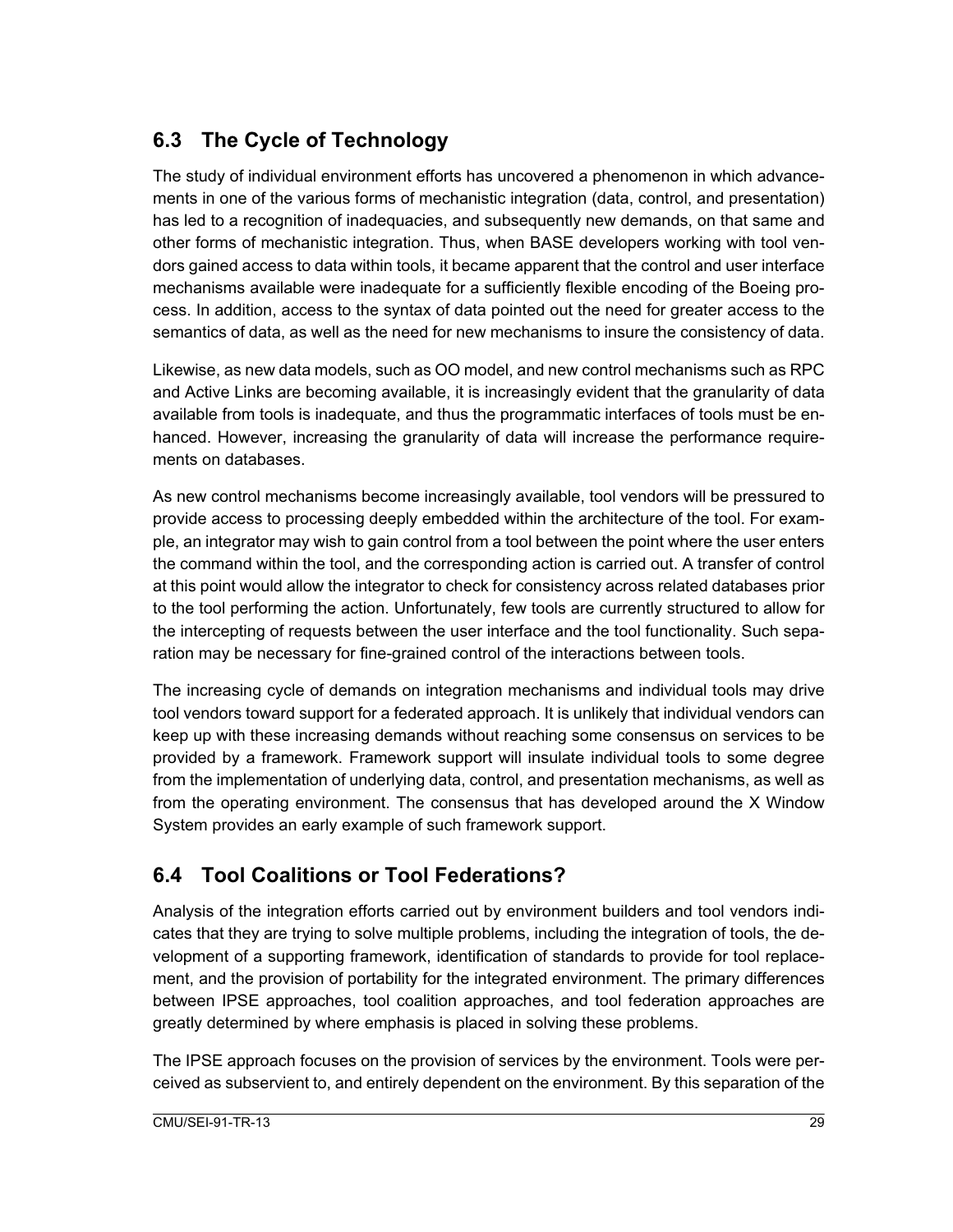tools from the underlying substrate, portability could be provided through porting of the IPSE services. With tool coalition efforts, the emphasis is placed on providing a specific instance of tool-to-tool integration. Sharing of services occurs based on the immediate needs of the tools in the coalition, and not on any underlying philosophy of environment integration. Plug compatibility of tools within the coalition environment is not addressed; in fact, it may even be discouraged. Portability depends on gathering a consensus around a common, low-level environment, including specific architectures, operating systems, and windowing systems. Tool Federation efforts focus on both tool-to-tool and tool-to-integration framework issues. They, like tool coalitions, are benefiting from the consensus on low-level interfaces for operating systems, hardware architectures, and windowing systems. They are also benefitting from the work done by individual tool vendors and tool coalition partners in providing tool services to support integration. Tool federation vendors intend, however, to usurp some of the responsibility for such support from individual tools and offer "value added" capabilities on top of other services. Ultimately, tool federations promise to offer greater flexibility for tool users, as well as support for plug compatibility. Unfortunately, tool federations are just beginning to develop.

In the short term, tool coalitions will likely provide a pragmatic link between the immediate demand for tight integration and the desire for a more generalized and adaptable Tool Federation solution [5]. Such coalitions, however, will likely be limited to supporting only well understood processes within the life cycle, such as the generation of standard documentation, and the analysis/design/implementation cycle. That part of the process supported by tool coalitions will be tightly embedded within the tools in the coalition, and therefore relatively inflexible. It also appears likely that many critical areas, such as project management and testing, will go without even this inflexible support.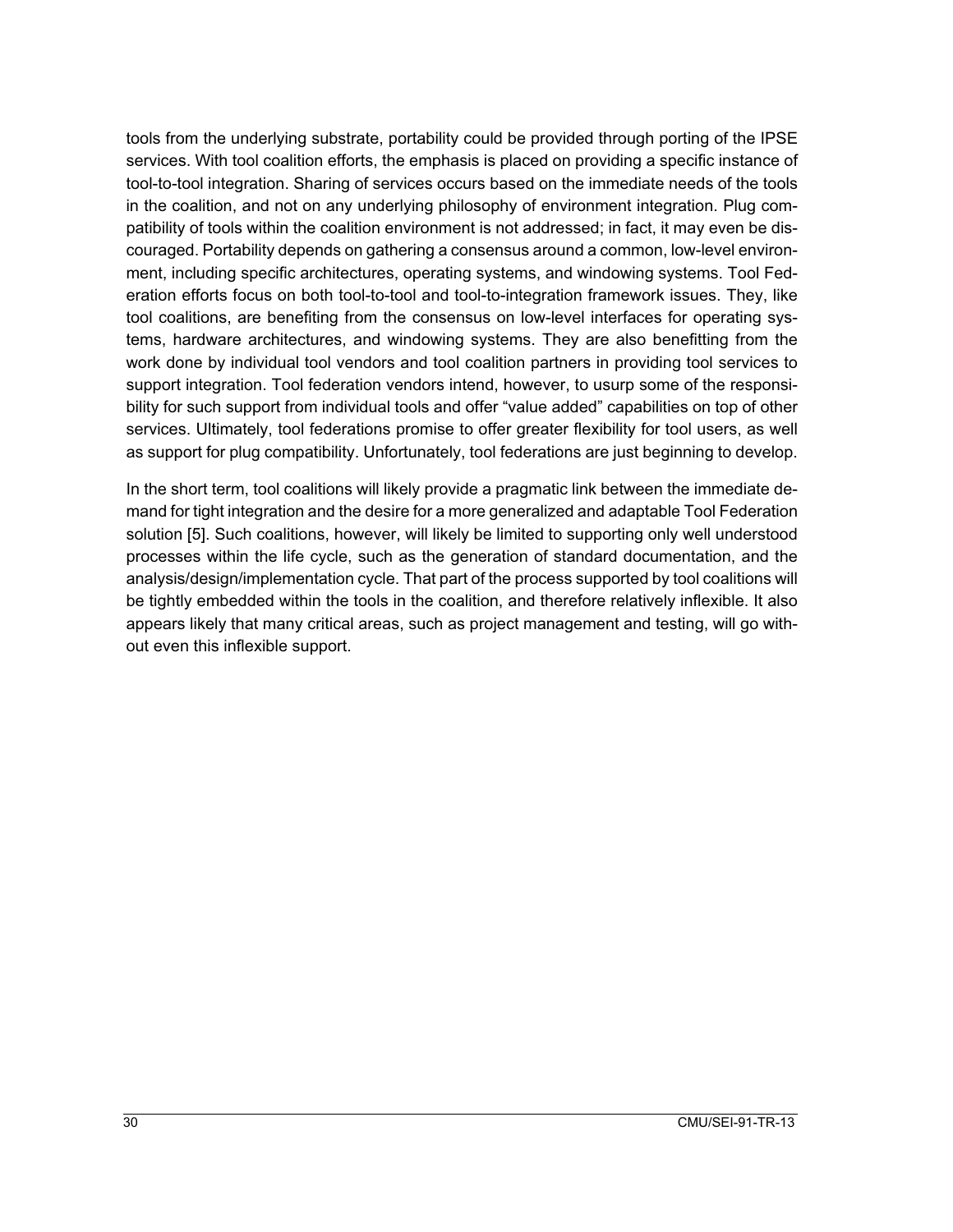# **7 Conclusion**

Perhaps the primary lesson to be learned from the study of environment efforts is that no single solution to any existing problem, and no single interface, is likely to "solve" the tool integration problem. The different environment efforts have emphasized different mechanisms over time, yet the primary problems involved in providing flexible support for software engineering remain. A potential reason for the difficulty in defining a universal solution may be found in the general tension that is endemic to tool and environment integration. Builders of tools and environments must attempt to find a balance between a number of conflicting demands, including:

- Process enforcement vs. flexibility
- Tool integration vs. replaceability
- Process, data, and presentation integration, and,
- New vs. proven technology.

The failure of the software engineering community to progress toward acceptable levels of integration can be contrasted with the apparent success of the CAD community in defining appropriate standards for tool integration. While the software engineering community debates languages, methodologies, standards, and even life-cycle models, the CAD community's success appears to be due in large part to a general agreement among CAD professionals on a process to be supported. The lack of an accepted process for software engineering has forced environment builders to attempt to choose between enforcing a process that lacks consensus and providing little direct process support.

The resulting environment implementations can provide useful lessons. The early BASE experience with strict encoding of a process model indicates that such encoding proves too restrictive to be adapted in multiple situations. It is unclear whether the degree of process flexibility supported by SLCSE is adequate. The SoftBench approach of providing control primitives appears promising, but tools may not be sophisticated enough to take advantage of the services offered.

The requirements for tight integration between tools and for replaceability of individual tools in the environment appear to present a major design conflict for environment builders. Early experience with BASE indicated that, even with shared "standard" interfaces such as SQL, tools could not be easily replaced. Currently, the primary mechanisms used to get tighter integration between individual tools are vendor agreements to form tool coalitions. While this approach does lead to more tightly-coupled tools, it effectively makes each tool an irreplaceable component of the SEE. For tools to become both tightly integrated and replaceable, major agreements must be reached not only on the role of each tool and on (near) identical interfaces available within the tools, but agreements must be reached on the provision of framework services to those tools. Groups deciding on standards must in effect balance conflicting needs: to ensure a tightly integrated environment for the near- to medium-term future, and to be able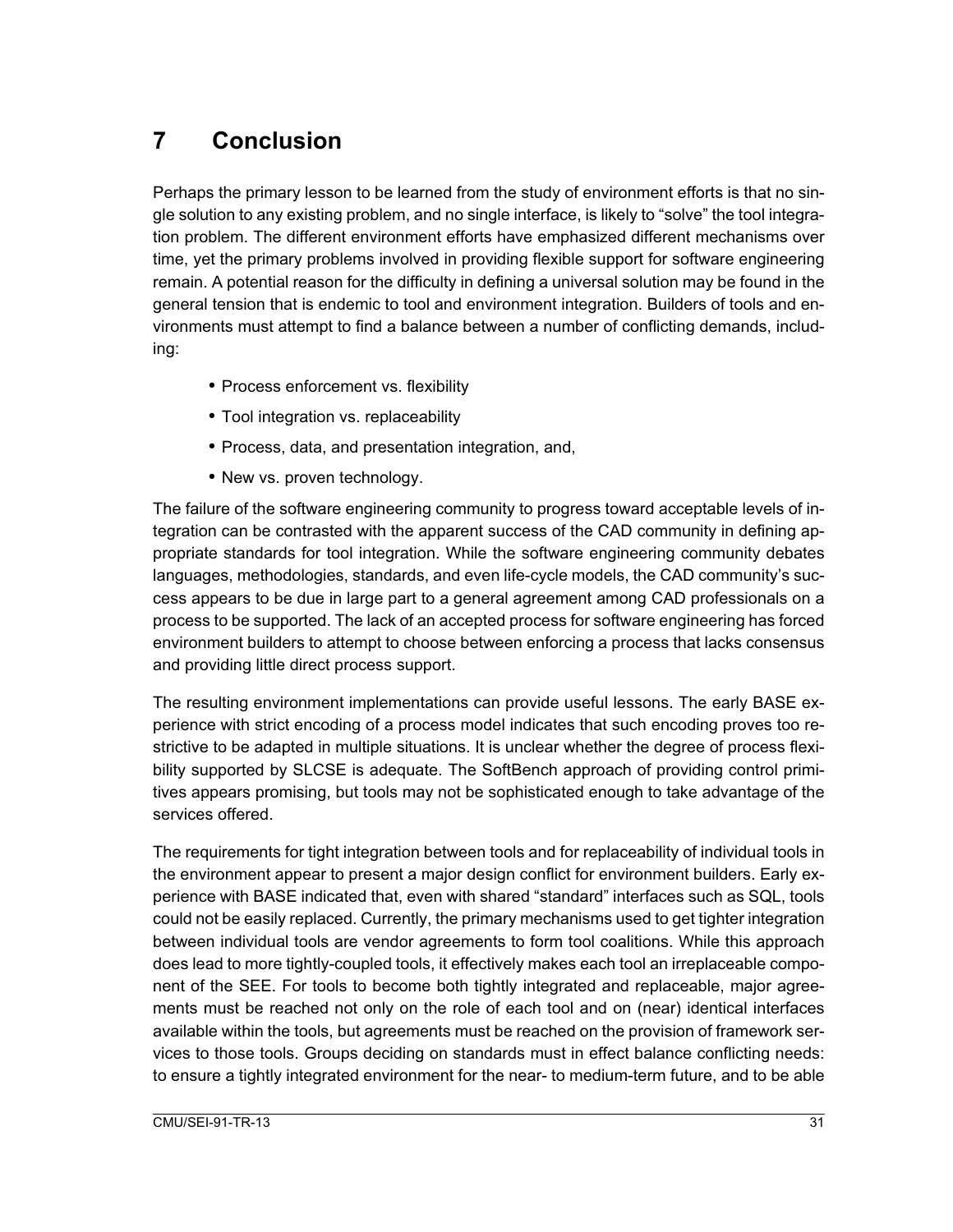to adapt such an environment to changing demands of the framework, changing technology, and changing tools.

In attempting to formulate a strategy for a SEE, an organization must also attempt to balance the control, data, and presentation technologies provided. This task is made essential by the fact that not all parts of a SEE integrate in the same manner. For example, while compiling and debugging can be integrated by use of shared data structures, traceability and design require integration through control mechanisms and data interchange. A successful SEE will be one that provides a balance of flexible mechanisms to support control, data, and presentation integration. Unfortunately, such balance between mechanisms is hard to achieve, as each new technology has the potential to modify the demands on other technologies, as RPC technology has modified the demands placed on programmatic interfaces.

In addition, environment builders must select between support for the newest technology available or for more proven technologies. For example, some very useful tools use older technology, including Domain Software Engineering Environment (DSEE) and SLCSE. At the same time, we are attempting to incorporate two new models of database support, entity relationship, and OO. It is unclear at this time which technology will predominate or whether a new and better technology will be discovered. For many such cases of unstable technology, the most successful strategy may be to maintain adequate flexibility to adapt to any potential solution.

In finding ways to balance the many conflicting demands of SEE planning, perhaps the primary goal must be to maintain flexibility. It can be expected that new tools, integration technologies, and processes will emerge to supplant current ones in the following years. A successful SEE likely will be one that can adapt to these new tools, technologies and processes.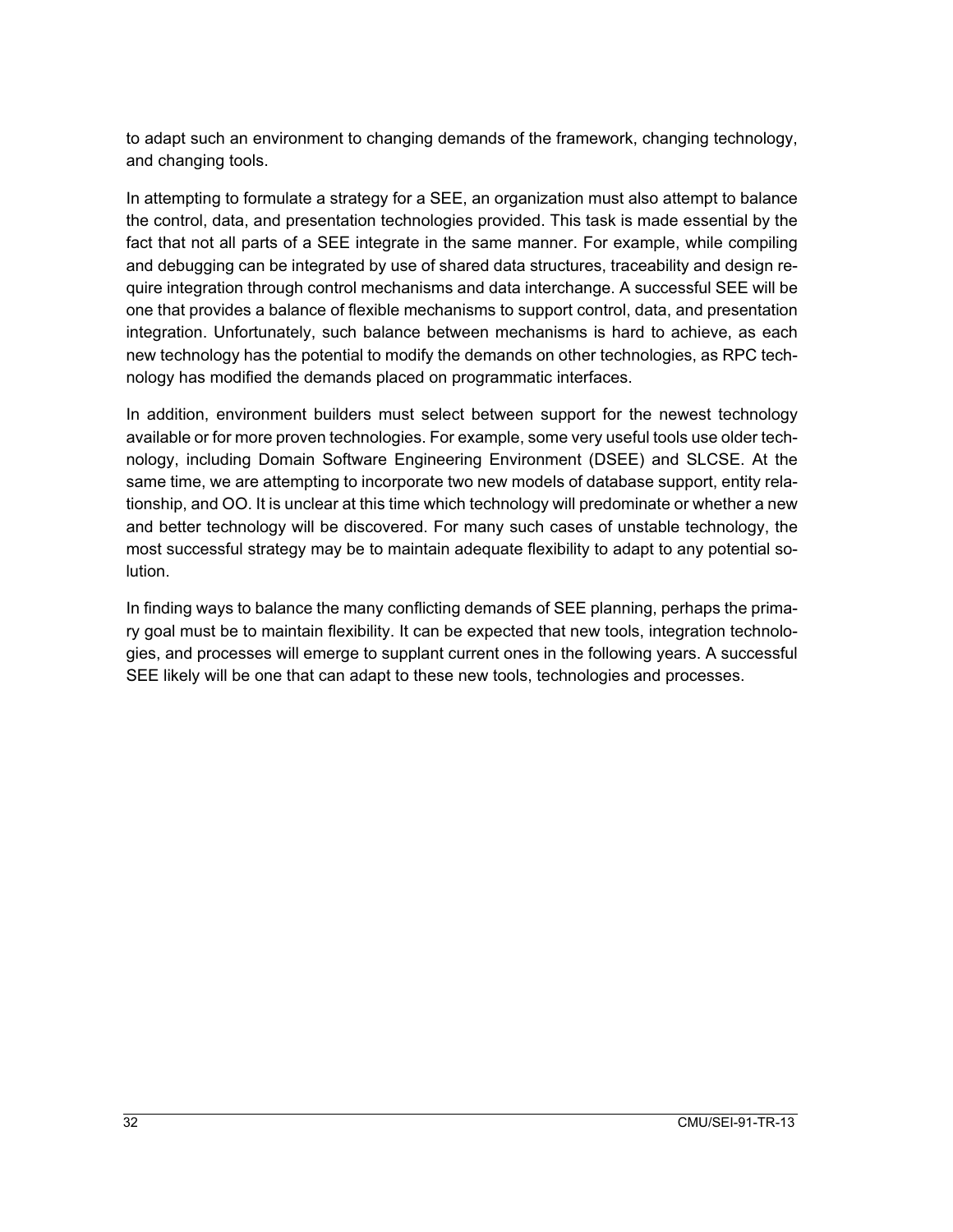# **Appendix A Identified Integration Standards**

Framework Standards

- Portable Common Tools Environment (PCTE)
- A Tool Integration Standard (ATIS)

Operating Systems Standard

• POSIX

User Interface Standards

- X Window System
- Motif
- Open Look

Database Query Language Standard

• SQL

Data Interchange Standards

- CASE Data Interchange Format (CDIF)
- ASCII

Documentation Standards

• Postscript

New Standards and Conventions Necessary

- Tool Composition
- Configurable Menus
- "Degraded Mode" Processing (Information Missing)
- Program Start-up with Specific Focus
- Inverses to all Actions
- Event Notification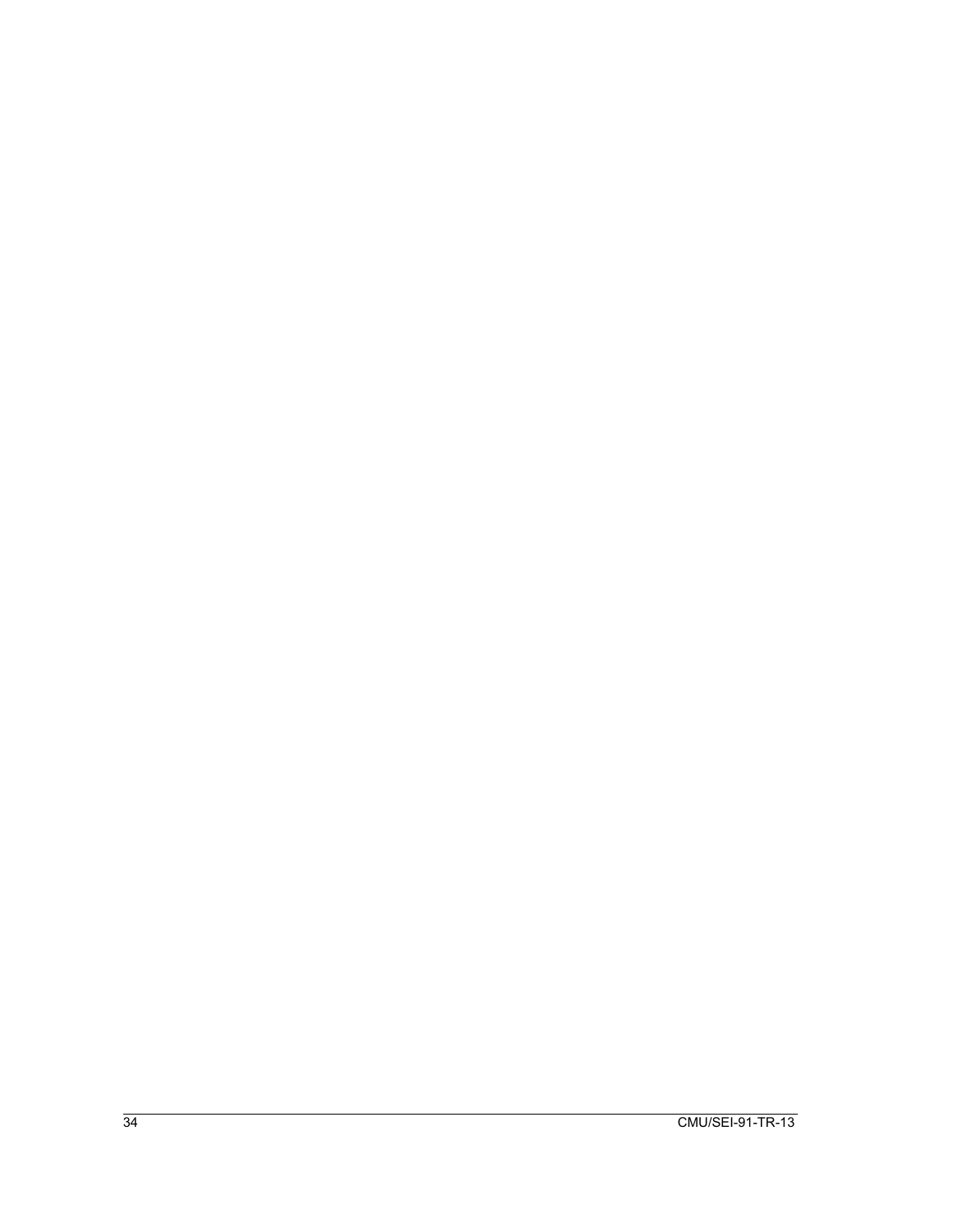# **References**

- 1 Dowson, M., "ISTAR An Integrated Project Support Environment," in *Proceedings of the 2nd SIGSOFT/SIGPLAN Symposium on Practical Software Development Environments*, pages 27-33, December 1986.
- 2 Thomas, Ian, "Tool Integration in the PACT Environment," in *Proceedings of the 11th International Conference on Software Engineering*, pages 13-22, May 1989.
- 3 Archer, J.E. and Devlin, M.T., "Rational's Experience Using Ada for Very Large Systems," in *Proceedings of the First International Conference on Ada Programming Language Applications for the NASA Space Station*, NASA, June 1986.
- 4 Requirements for the Ada Programming Support Environment: Stoneman, Department of Defense, February 1980.
- 5 Wallnau, K., and Feiler, P.H., "Tool Integration and Environment Architectures," SEI Technical Report CMU/SEI-91-TR-11, May 1991.
- 6 Wasserman, A., "Tool Integration in Software Engineering Environments," in *Lecture Notes in Computer Science*, #467, Springer-Verlag, Fred Long, ed., ISBN 3-540-53452-0.
- 7 Strelick, T., "The Software Life Cycle Support Environment (SLCSE): A Computer Based Framework for Developing Software Systems," in *Proceedings of the ACM SIGSOFT/ SIGPLAN Software Engineering Symposium on Practical Software Development Environments*, Boston, Massachusetts, Nov 28-30, 1988.
- 8 Cagen, M.R., "The H.P. SoftBench Environment: An Architecture for a New Generation of Software Tools," *Hewlett-Packard Journal*, 41, 3, June 1990, pages 36-47.
- 9 *Software through Pictures, Products and Services Overview*, Interactive Development Environments, 1988.
- 10 *Software through Pictures, Ada Development Environment Product Announcement*, Interactive Development Environments, 1989.
- 11 *Unified CASE*, Cadre Technologies, 1989.
- 12 *Product Overview*, Cadre Technologies, 1989.
- 13 Earl, A., "A Reference Model for Computer Assisted Software Engineering Environment Frameworks," Proposed Technical Report, August 17, 1990, Version 4.0 ECMA/TC33/ TGRM/90/011.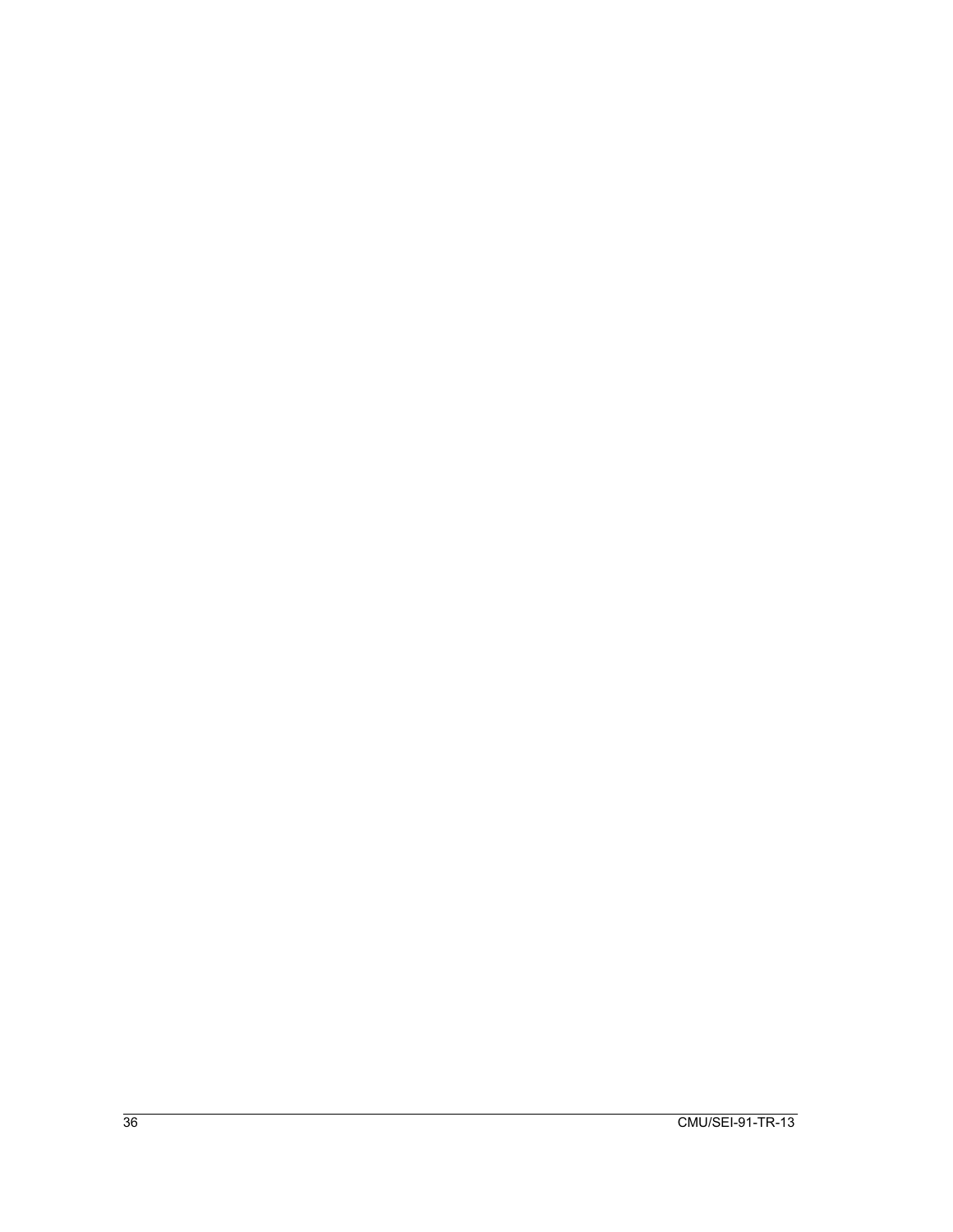| <b>REPORT DOCUMENTATION PAGE</b>                                                                                                                                                                       |                                                                   |                                                                                       |                                                                                                   |                                                                                       |                                                     |                                |                                     |  |  |  |
|--------------------------------------------------------------------------------------------------------------------------------------------------------------------------------------------------------|-------------------------------------------------------------------|---------------------------------------------------------------------------------------|---------------------------------------------------------------------------------------------------|---------------------------------------------------------------------------------------|-----------------------------------------------------|--------------------------------|-------------------------------------|--|--|--|
| 1a. REPORT SECURITY CLASSIFICATION<br>Unclassified                                                                                                                                                     |                                                                   |                                                                                       |                                                                                                   | 1b. RESTRICTIVE MARKINGS<br>None                                                      |                                                     |                                |                                     |  |  |  |
| 2a. SECURITY CLASSIFICATION AUTHORITY<br>N/A                                                                                                                                                           |                                                                   |                                                                                       |                                                                                                   | 3. DISTRIBUTION/AVAILABILITY OF REPORT<br>Approved for Public Release                 |                                                     |                                |                                     |  |  |  |
| 2b. DECLASSIFICATION/DOWNGRADING SCHEDULE<br>N/A                                                                                                                                                       |                                                                   |                                                                                       |                                                                                                   | <b>Distribution Unlimited</b>                                                         |                                                     |                                |                                     |  |  |  |
| 4. PERFORMING ORGANIZATION REPORT NUMBER(S                                                                                                                                                             |                                                                   |                                                                                       |                                                                                                   | 5. MONITORING ORGANIZATION REPORT NUMBER(S)                                           |                                                     |                                |                                     |  |  |  |
| CMU/SEI-91-TR-13                                                                                                                                                                                       |                                                                   |                                                                                       |                                                                                                   | ESD-91-TR-13                                                                          |                                                     |                                |                                     |  |  |  |
| 6a. NAME OF PERFORMING ORGANIZATION<br>(if applicable)<br>Software Engineering Institute<br><b>SEI</b>                                                                                                 |                                                                   |                                                                                       | 6b. OFFICE SYMBOL                                                                                 | 7a. NAME OF MONITORING ORGANIZATION<br>SEI Joint Program Office                       |                                                     |                                |                                     |  |  |  |
| 6c. ADDRESS (City, State and ZIP Code)<br>Carnegie Mellon University<br>Pittsburgh PA 15213                                                                                                            |                                                                   |                                                                                       |                                                                                                   | 7b. ADDRESS (City, State and ZIP Code)<br>ESD/AVS<br>Hanscom Air Force Base, MA 01731 |                                                     |                                |                                     |  |  |  |
| 8a. NAME OFFUNDING/SPONSORING<br>8b. OFFICE SYMBOL<br><b>ORGANIZATION</b><br>(if applicable)<br>SEI Joint Program Office<br>ESD/AVS                                                                    |                                                                   |                                                                                       |                                                                                                   | 9. PROCUREMENT INSTRUMENT IDENTIFICATION NUMBER<br>F1962890C0003                      |                                                     |                                |                                     |  |  |  |
|                                                                                                                                                                                                        | 8c. ADDRESS (City, State and ZIP Code)                            |                                                                                       |                                                                                                   | 10. SOURCE OF FUNDING NOS.                                                            |                                                     |                                |                                     |  |  |  |
| <b>Carnegie Mellon University</b><br>Pittsburgh PA 15213                                                                                                                                               |                                                                   |                                                                                       | <b>PROGRAM</b><br><b>ELEMENT NO</b><br>63756E                                                     | <b>PROJECT</b><br>NO.<br>N/A                                                          | <b>TASK</b><br>NO.<br>N/A                           | <b>WORK UNIT</b><br>NO.<br>N/A |                                     |  |  |  |
| 11. TITLE (Include Security Classification)<br>Case Studies in Environment Integration                                                                                                                 |                                                                   |                                                                                       |                                                                                                   |                                                                                       |                                                     |                                |                                     |  |  |  |
|                                                                                                                                                                                                        | 12. PERSONAL AUTHOR(S)<br>Ed Morris, Peter Feiler, Dennis Smith   |                                                                                       |                                                                                                   |                                                                                       |                                                     |                                |                                     |  |  |  |
| 13a. TYPE OF REPORT<br>Final<br><b>FROM</b>                                                                                                                                                            |                                                                   |                                                                                       | 13b. TIME COVERED<br><b>TO</b>                                                                    |                                                                                       | 14. DATE OF REPORT (Yr., Mo., Day)<br>December 1991 |                                |                                     |  |  |  |
| 16. SUPPLEMENTARY NOTATION                                                                                                                                                                             |                                                                   |                                                                                       |                                                                                                   |                                                                                       |                                                     |                                |                                     |  |  |  |
| 17. COSATI CODES                                                                                                                                                                                       |                                                                   |                                                                                       |                                                                                                   | 18. SUBJECT TERMS (Continue on reverse of necessary and identify by block number)     |                                                     |                                |                                     |  |  |  |
| <b>FIELD</b>                                                                                                                                                                                           | <b>GROUP</b>                                                      | SUB. GR.<br>CASE, environment integration, tool integration, environment<br>standards |                                                                                                   |                                                                                       |                                                     |                                |                                     |  |  |  |
|                                                                                                                                                                                                        |                                                                   |                                                                                       |                                                                                                   |                                                                                       |                                                     |                                |                                     |  |  |  |
|                                                                                                                                                                                                        |                                                                   | 19. ABSTRACT (Continue on reverse if necessary and identify by block number)          |                                                                                                   |                                                                                       |                                                     |                                |                                     |  |  |  |
| Four environment builders and participants at two workshops were queried concerning the environ-<br>ment standards, implementations, and technology that prove useful in the integration of tools into |                                                                   |                                                                                       |                                                                                                   |                                                                                       |                                                     |                                |                                     |  |  |  |
|                                                                                                                                                                                                        |                                                                   |                                                                                       | software engineering environments. Specific information was gathered about the software and hard- |                                                                                       |                                                     |                                |                                     |  |  |  |
| ware environments in which tool integration occurred, the goals of integration, the tools integrated,                                                                                                  |                                                                   |                                                                                       |                                                                                                   |                                                                                       |                                                     |                                |                                     |  |  |  |
| mechanisms used, and the standards applied. Observations concerning the current state of tool and                                                                                                      |                                                                   |                                                                                       |                                                                                                   |                                                                                       |                                                     |                                |                                     |  |  |  |
| environment integration are provided, and trends in integration are identified.                                                                                                                        |                                                                   |                                                                                       |                                                                                                   |                                                                                       |                                                     |                                |                                     |  |  |  |
| (please turn over)                                                                                                                                                                                     |                                                                   |                                                                                       |                                                                                                   |                                                                                       |                                                     |                                |                                     |  |  |  |
| 21. ABSTRACT SECURITY CLASSIFICATION<br>20. DISTRIBUTION/AVAILABILITY OF ABSTRACT<br>DTIC USERS<br>UNCLASSIFIED/UNLIMITED<br><b>SAME AS RPT</b><br>Unclassified, Unlimited Distribution                |                                                                   |                                                                                       |                                                                                                   |                                                                                       |                                                     |                                |                                     |  |  |  |
|                                                                                                                                                                                                        | 22a. NAME OF RESPONSIBLE INDIVIDUAL<br>John S. Herman, Capt, USAF |                                                                                       |                                                                                                   | 22b. TELEPHONE NUMBER (Include Area Code)<br>(412) 268-7631                           |                                                     |                                | 22c. OFFICE SYMBOL<br>ESD/AVS (SEI) |  |  |  |